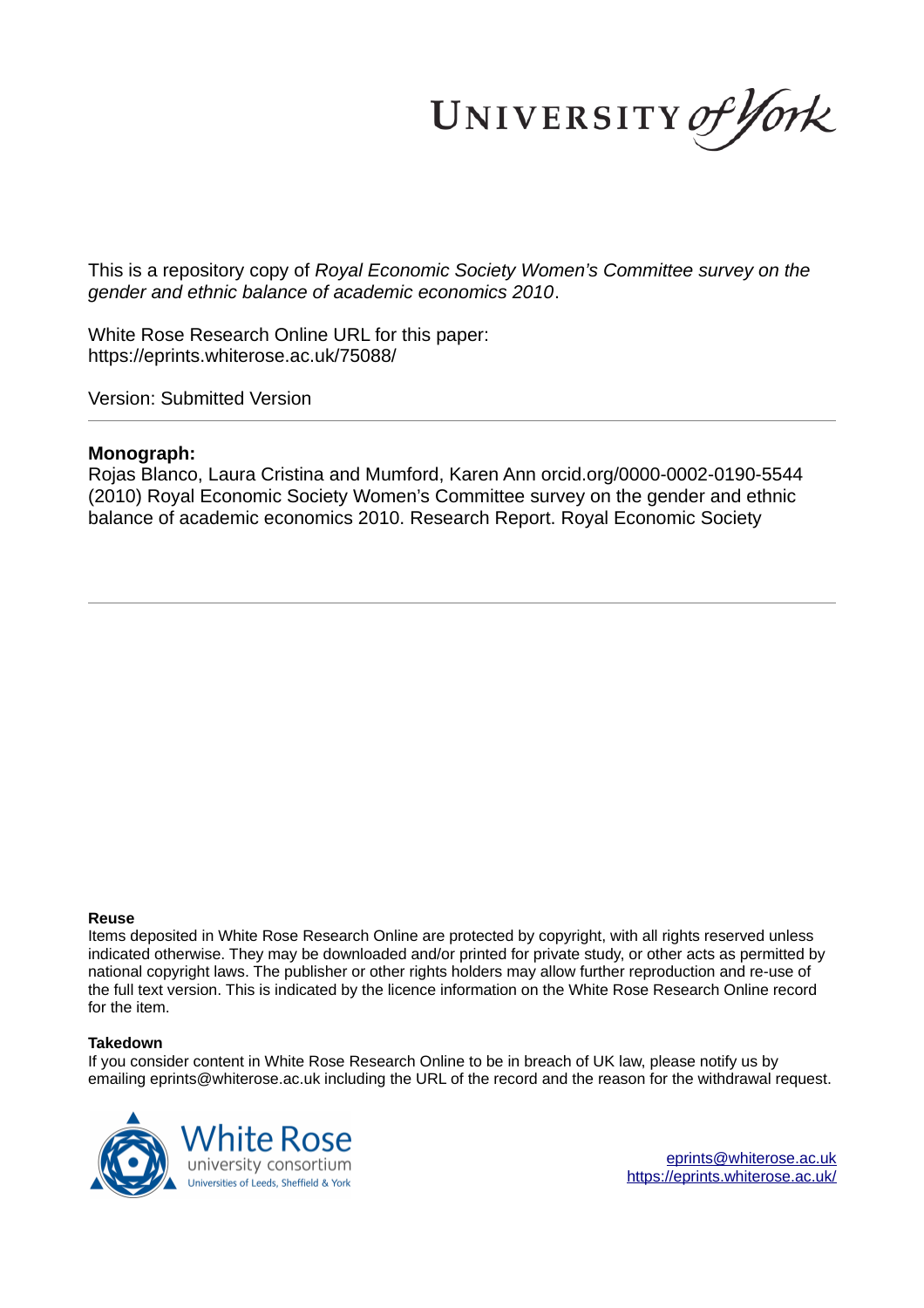# **Royal Economic Society Women's Committee Survey on the Gender and Ethnic Balance of Academic Economics 2010**

# **Laura C. Blanco and Karen Mumford**

October, 2010.

*Acknowledgements.* 

We are grateful for Research Assistance from Paul Hodgson and Gwen Postle; and for helpful comments from fellow members of the Royal Economic Society Women's Committee. This survey would not have happened without the unceasing assistance of Neil Rickmann (Chair of CHUDE) and Tim Worrall (Secretary of CHUDE), who emailed out surveys and helped to collect (often after much chasing) the responses.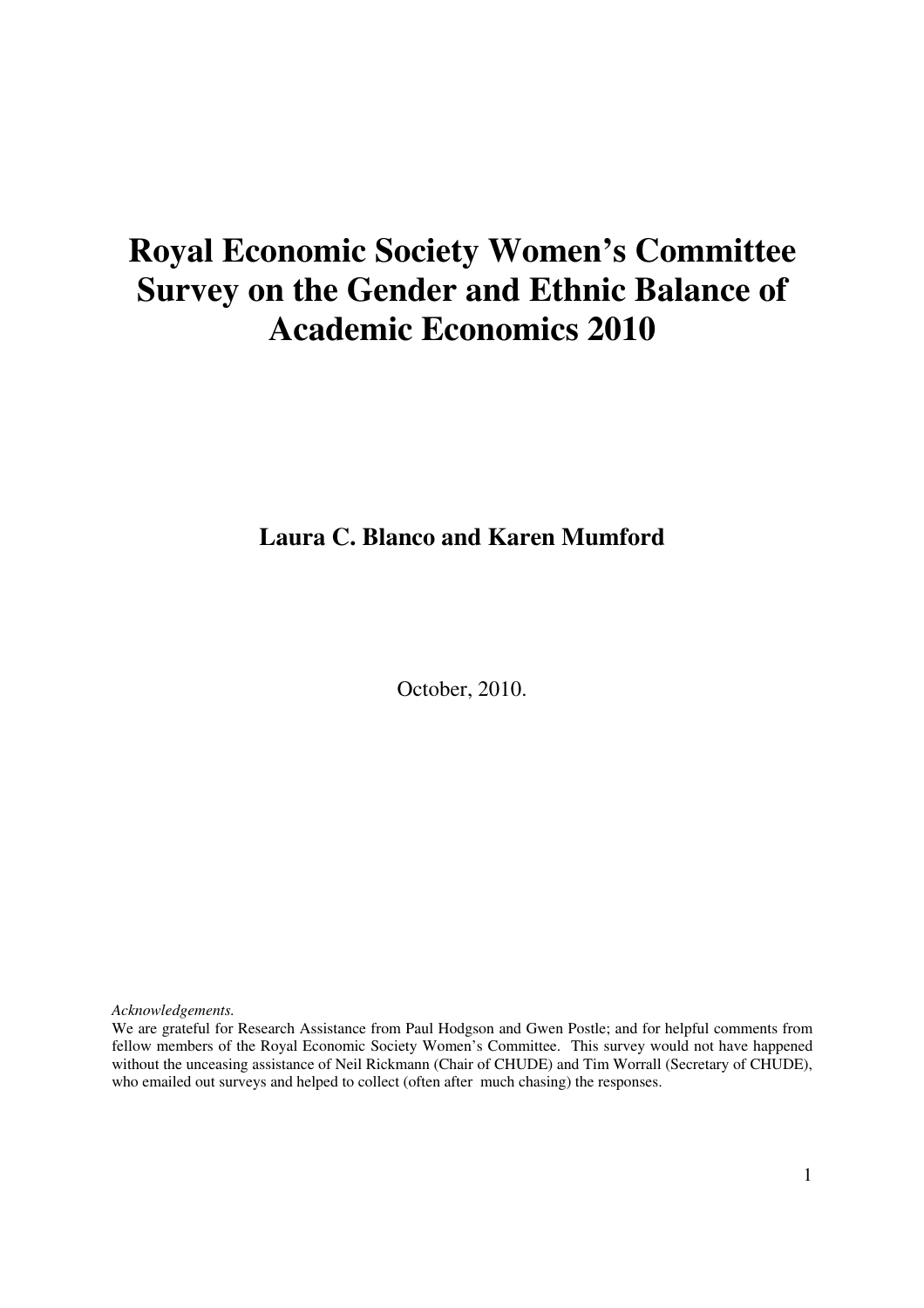# **Executive Summary**

This report describes the data from the eighth, 2010, survey of gender and ethnic balance amongst academic economists in CHUDE membership departments in UK universities. The main results from the 2010 survey are:

- women constitute 22% of all academic staff in economics
- women are under-represented among Professors one in three men are Professors compared to one in six women
- the proportion of women is substantially higher in research jobs than in standard academic jobs
- the proportion of women is higher among part-timers than full-timers
- 18% of staff are from ethnic minorities, 12% of Professors belong to these minority groups
- women are disproportionately represented amongst the ethnic minorities
- the response rate among departments is reasonable at  $61\%$ .

It is also of interest to compare the results from the 2010 survey with that from 2008. The lower response rate in 2010 limits this balanced sample comparison but the overall impression is:

- the proportion of women among academic economists has remained stable between 2008 and 2010 at around 20%, although there are some increases amongst all academic ranks, except for Lecturers in permanent positions
- female Professors are promoted rather than hired
- job separations are rare for senior females
- changes that are observed over the two years are not generally significantly different from zero making it difficult to make any definite statement about trends.

Comparing the 2010 balanced sample results to those from the 1996 survey:

- In aggregate the workforce has grown over the fourteen years, from 2346 to 2857 academic economists (a 21.8% growth rate).
- in 1996 women made up 17.5% of the workforce, by 2010 this has risen to  $21.9\%$
- the numbers of Professors has more than doubled over the time period (from  $14.2\%$ ) of all staff to  $26.3\%$ )
- women are twice as likely to be in the standard academic grades in 2010 than they were in 1996 (in 1996 women made up approximately 15% of the Lecturers, 10% of the Readers/Senior Lecturers and 5% of the Professors; in 2010 women make up some 30% of the Lecturers, 20% of the Readers/Senior Lecturers and 10% of the Professors).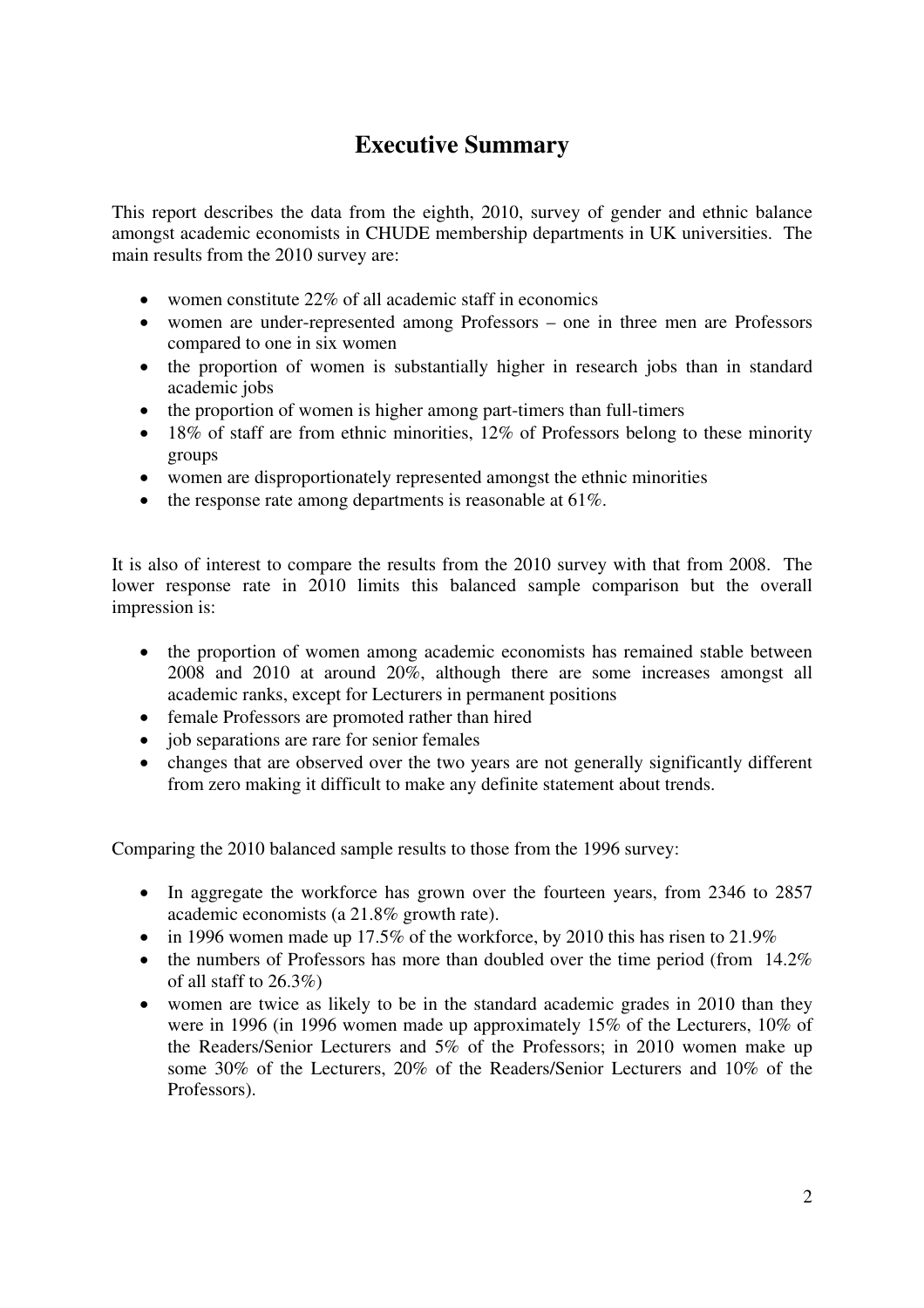#### **1. Introduction to the 2010 survey.**

This report covers the eighth survey of the gender and ethnic balance in academic employment in economics in Britain in a series started in 1996 by the Royal Economic Society (RES) Women's Committee (Mumford 1997) and repeated bi-annually thereafter (Booth and Burton with Mumford, 2000; Burton with Joshi and Rowlatt, 2002; Burton and Joshi, 2004, Burton with Humphries, 2006; Azariadis and Manning, 2008; Mumford, 2009). In 1998, the RES also undertook a survey into the ethnic composition of academic employment in economics (Blackaby and Frank, 2000), and since 2000 the two surveys have been combined.

The Gender and Ethnic Balance 2010 questionnaire was emailed out by Tim Worrall (CHUDE Secretary) on November  $2<sup>nd</sup>$ , 2010, to around 95 institutions drawn, as in previous years, from the CHUDE mailing  $list.$ <sup>1</sup> The survey aimed to collect information as of November 1<sup>st</sup> 2010 on academic staff (full-time and part-time) by grade of employment, gender, ethnicity, and country of birth. It also collected information on promotions, new hires and job leavers (in the academic year 2009/2010).

By March the  $11<sup>th</sup> 2011$ , 57 questionnaires had been returned: a reasonable response rate of  $60\%$ <sup>2</sup>. Multiple attempts to obtain a return from each of the non-responding departments were made, nevertheless, there were a substantial number who did not participate perhaps reflecting a weakness in survey design or apathy on the part of departments (Georgiadis and Manning, 2007; page 3). A substantial decline in response rates coincided with the inclusion of the ethnicity component in the survey; it may also be that collection of this type of information is considered to be more onerous by departments. Section 2 of the report presents results for this emailed survey.<sup>3</sup>

 $\overline{a}$ 

<sup>&</sup>lt;sup>1</sup> There are major difficulties in covering economists working outside conventional economics or business departments. The failure to identify economists working in policy studies or inter-disciplinary settings in the surveys is of concern to the Royal Economics Society's Women's Committee.

 $2$  This represents a decrease from the 73 received in 2008, an increase from the 45 received in 2006 and a decline from the 79 received in 2004. However as fewer questionnaires were issued in 2006, the response-rate (at 47% of eligible institutions) was consistent with that achieved in 2004 (when it was also 47%), whilst the 2000 survey achieved a 60% response rate.

 $3$  The excel files for the individual departmental survey returns were merged by Paul Hodgson.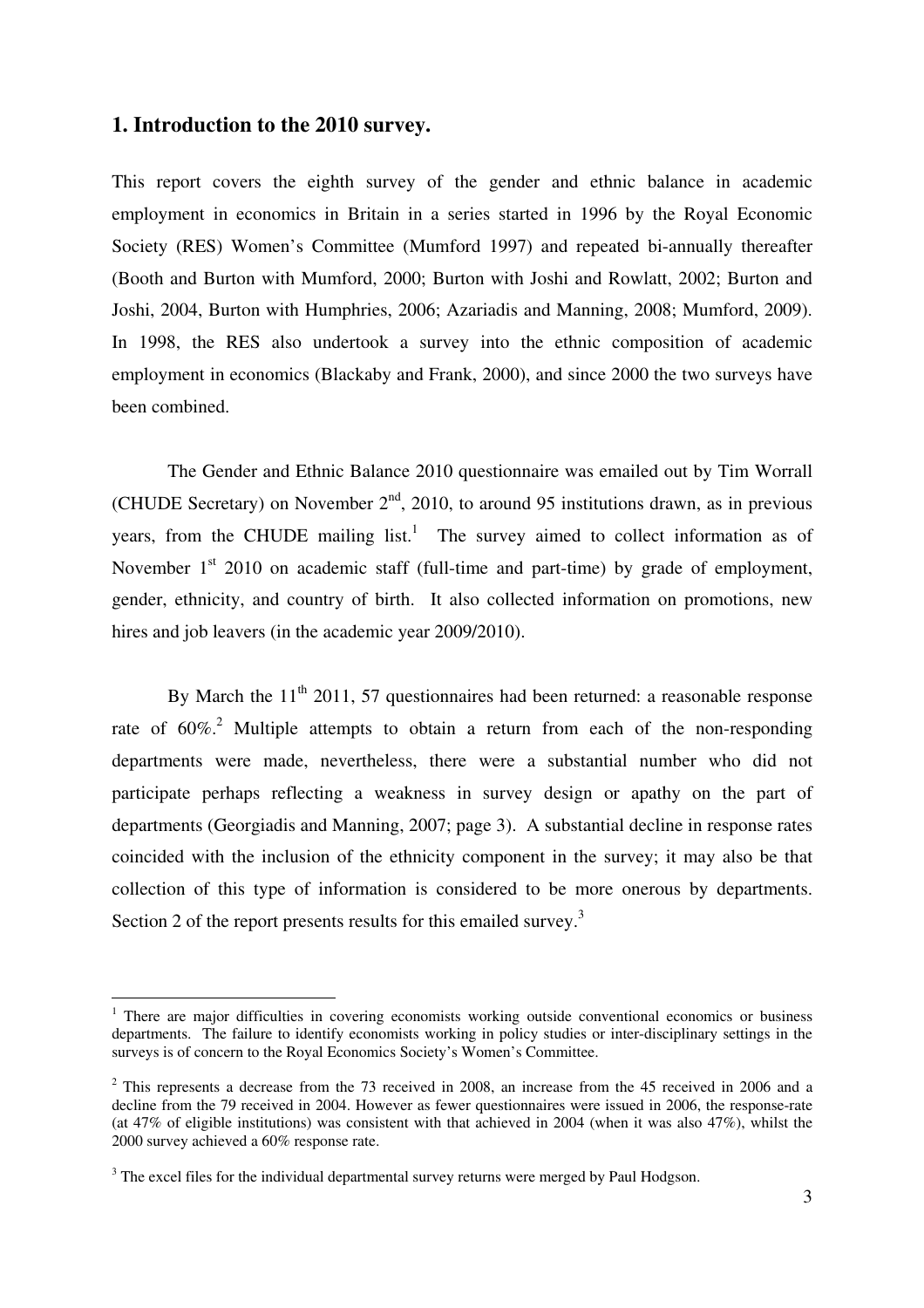For the 2006 survey, Franceso Marrioti and Karen Mumford surveyed a subsample of departmental web-sites for the non-respondents and coded, by gender, the staff listed on them (see Georgiadis and Manning, 2007; Appendix). For the 2008 and 2010 surveys, Gwen Postle and Karen Mumford carried out a similar exercise for all of the CHUDE departmental websites that the emailed surveys were sent to. The 2010 web based data are included in the analysis below and results are discussed in section 3 of the report.

Comparisons are also made between alternative samples of responding institutions using 'balanced' panels from previous surveys. In particular, section 4 of the report compares findings from the original 1996 survey with those for the 2010 web-based survey.

# **2. Overview of the findings for the emailed survey, 2010.**

The Gender and Ethnic Balance 2010 survey collected information as of November  $1<sup>st</sup>$  2010 on academic staff (full-time and part-time) by grade of employment, gender, and ethnicity. It also collects information on promotions, new hires and job leavers (in the academic year 2009/2010). The last usable response was returned on March the  $11<sup>th</sup>$  2011, at which time 57 completed questionnaires had been returned (with one being unusable): a response rate of 60%. Table 1 shows the numbers of economists employed in academia in the UK from the total email survey return. In aggregate, information is available for 1,355 people who work as economists in academic appointments in the UK, 297 (or 21.9%) of these are women.<sup>4</sup>

The vast majority of these economists (93%) are working in standard academic appointments (i.e., mixed teaching and research jobs as opposed to research-only appointments), this figure is slightly less for women than for men (87.9% and 94.4%, respectively). The majority of academic economists are also working full-time (92.5%) and this figure is also slightly lower for women (92.3%) than for men (92.6%). If the researchonly categories are excluded from the calculation, women make up 20.7% of the standard full-time academic workforce (or 241 out of 1166 employees).

 4 Teaching Fellows were excluded from the sample, and those ranked as Principal Lecturers are coded as Senior Lecturers (maintaining continuity with grade ranking in previous reports).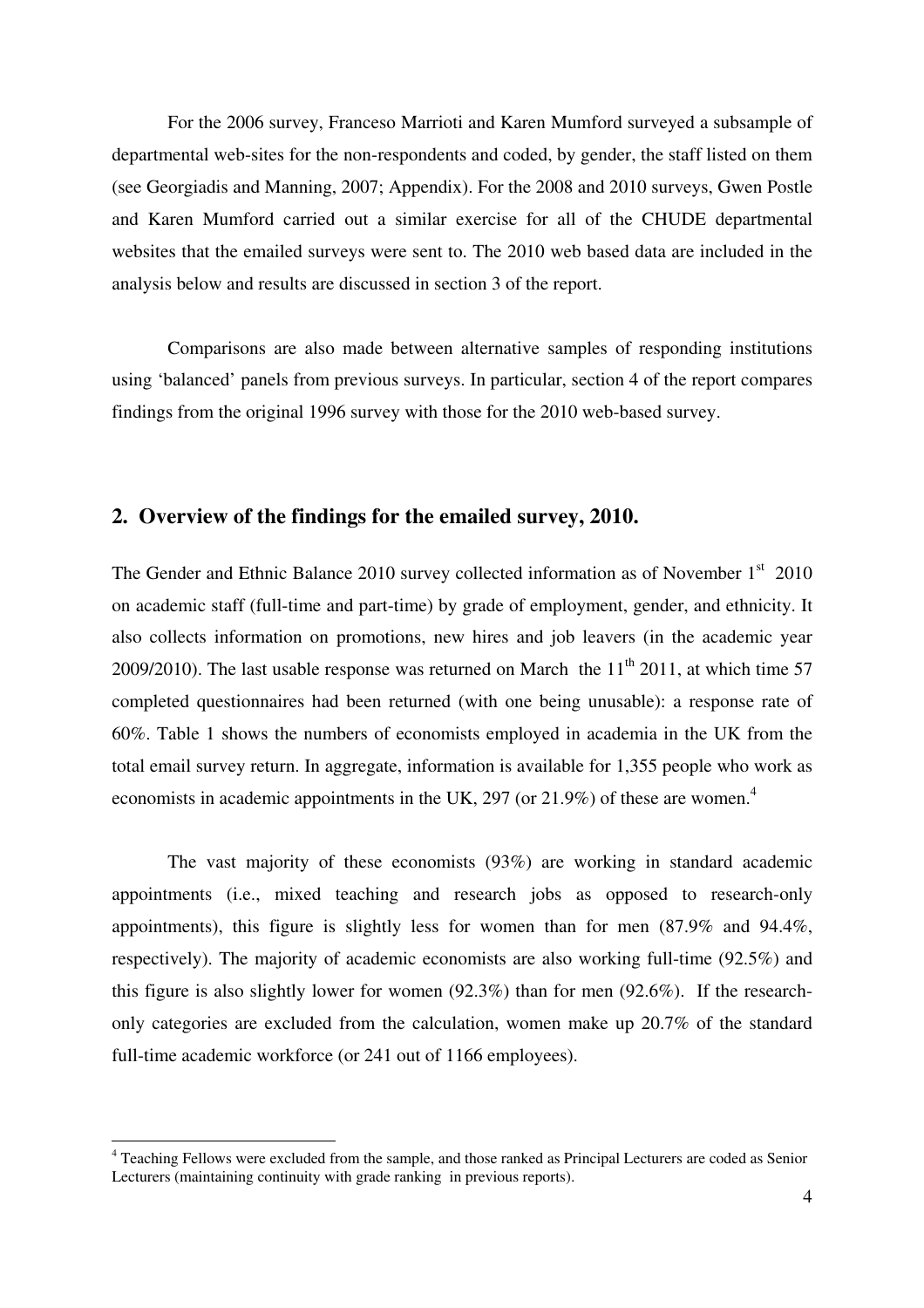|                                    | 2010 full email based survey |                |                |         |  |  |  |  |  |
|------------------------------------|------------------------------|----------------|----------------|---------|--|--|--|--|--|
| <b>Primary Employment Function</b> | Female                       | <b>Male</b>    | <b>Total</b>   | $%$ Fem |  |  |  |  |  |
|                                    |                              |                |                |         |  |  |  |  |  |
|                                    |                              |                |                |         |  |  |  |  |  |
| All Staff: full time               |                              |                |                |         |  |  |  |  |  |
| Professors                         | 42                           | 344            | 386            | 10.9%   |  |  |  |  |  |
| Readers                            | 17                           | 74             | 91             | 18.7%   |  |  |  |  |  |
| Senior Lecturers                   | 52                           | 182            | 234            | 22.2%   |  |  |  |  |  |
| Lecturers - permanent              | 115                          | 302            | 417            | 27.6%   |  |  |  |  |  |
| Lecturers - fixed term             | 15                           | 23             | 38             | 39.5%   |  |  |  |  |  |
| Senior Researchers                 | 11                           | 13             | 24             | 45.8%   |  |  |  |  |  |
| Researchers - permanent            | $\mathbf{1}$                 | $\overline{2}$ | 3              | 33.3%   |  |  |  |  |  |
| Researchers - fixed term           | 18                           | 36             | 54             | 33.3%   |  |  |  |  |  |
|                                    |                              |                |                |         |  |  |  |  |  |
| <b>Totals</b>                      | 271                          | 976            | 1247           | 21.7%   |  |  |  |  |  |
|                                    |                              |                |                |         |  |  |  |  |  |
|                                    |                              |                |                |         |  |  |  |  |  |
|                                    |                              |                |                |         |  |  |  |  |  |
| All Staff: part time               |                              |                |                |         |  |  |  |  |  |
| Professors                         | 6                            | 36             | 42             | 14.3%   |  |  |  |  |  |
| Readers                            | $\mathbf 0$                  | 1              | 1              | 0.0%    |  |  |  |  |  |
| <b>Senior Lecturers</b>            | $\overline{2}$               | 12             | 14             | 14.3%   |  |  |  |  |  |
| Lecturers - permanent              | $\overline{11}$              | 14             | 25             | 44.0%   |  |  |  |  |  |
| Lecturers - fixed term             | 1                            | 11             | 12             | 8.3%    |  |  |  |  |  |
| Senior Researchers                 | $\mathbf{1}$                 | 6              | $\overline{7}$ | 14.3%   |  |  |  |  |  |
| Researchers - permanent            | 0                            | $\pmb{0}$      | 0              |         |  |  |  |  |  |
| Researchers - fixed term           | $\overline{5}$               | $\overline{2}$ | $\overline{7}$ | 71.4%   |  |  |  |  |  |
|                                    |                              |                |                |         |  |  |  |  |  |
| <b>Totals</b>                      | 26                           | 82             | 108            | 24.1%   |  |  |  |  |  |
|                                    |                              |                |                |         |  |  |  |  |  |
|                                    |                              |                |                |         |  |  |  |  |  |
| <b>Grand Total</b>                 | 297                          | 1058           | 1355           | 21.9%   |  |  |  |  |  |

### **Table 1. Primary employment function: All academic staff in economics departments and research institutes (responding sample, 2010).**

Source: RES Women's Committee Survey 2010, email based.

Women are more commonly employed at the lower academic grade levels, as is clearly seen in the final column of Table 1. For example, amongst full-time staff, the proportion female decreases from 27.6% of the Permanent Lecturers, to 22.2% of the Senior Lecturers, 18.7% of the Readers and 10.9% of the Professors.

Of all the women employed full time in standard academic appointments (see Figure 1), 17% are Professors and a further 29% are Readers or Senior Lecturers. Roughly one in every two of the women is a Lecturer. Carrying out a similar exercise for the men (Figure 2)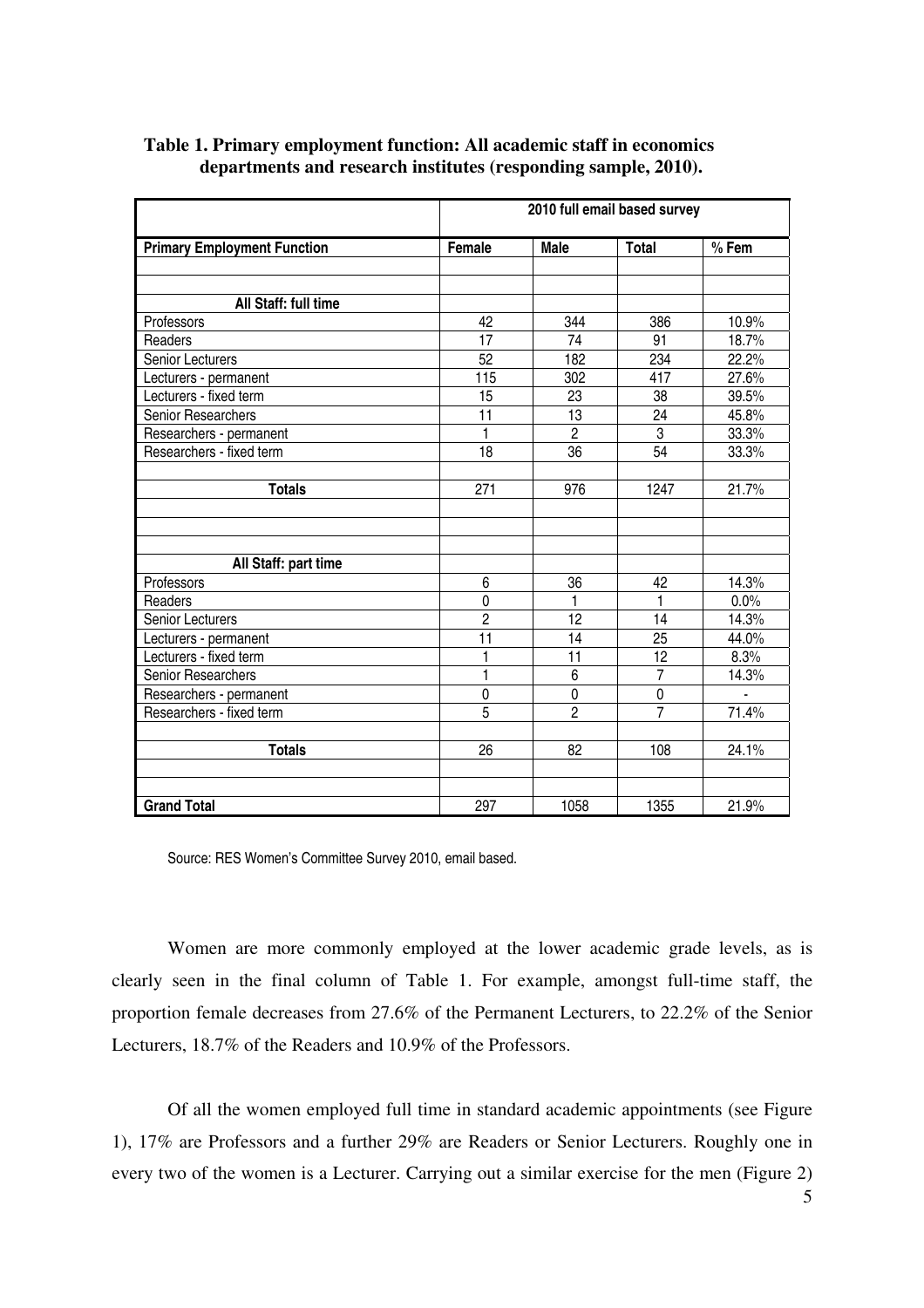reveals that 37% of the males are in the Professorial grade with another 28% in the Reader/Senior Lecturer grades. Roughly one in every three men is a lecturer. Males are roughly twice as likely to be Professors but only slightly more likely to be Senior Lecturers or Readers than are the women.



#### *Part time employment.*

Concentrating on the part-time employees (see the lower panel of Table 1), the number of men working part-time is considerably larger than the number of women; however, their numbers relative to the total pool of male employees are smaller: 8.8% of female economists in academia are working part-time and 7.8% of male are. Of the female economists in standard academic jobs, 7.7% work part-time whilst 7.4% of the males do. Women are particularly prevalent amongst the part-time Lecturers in permanent positions and the parttime Researchers in fixed term contracts (comparing the higher and lower panels of Table 1).

Of the part-time women employed in standard academic appointments, 30% of these women are Professors and 60% are Lecturers (see Figure 3). Carrying out a similar exercise for the men (Figure 4) reveals that 49% of the part-time males are in the Professorial grade with 34% in the Lecturer grade. In other words, part-time males are 1.6 times as likely to be Professors and roughly half as likely to be Lecturers as are part-time women.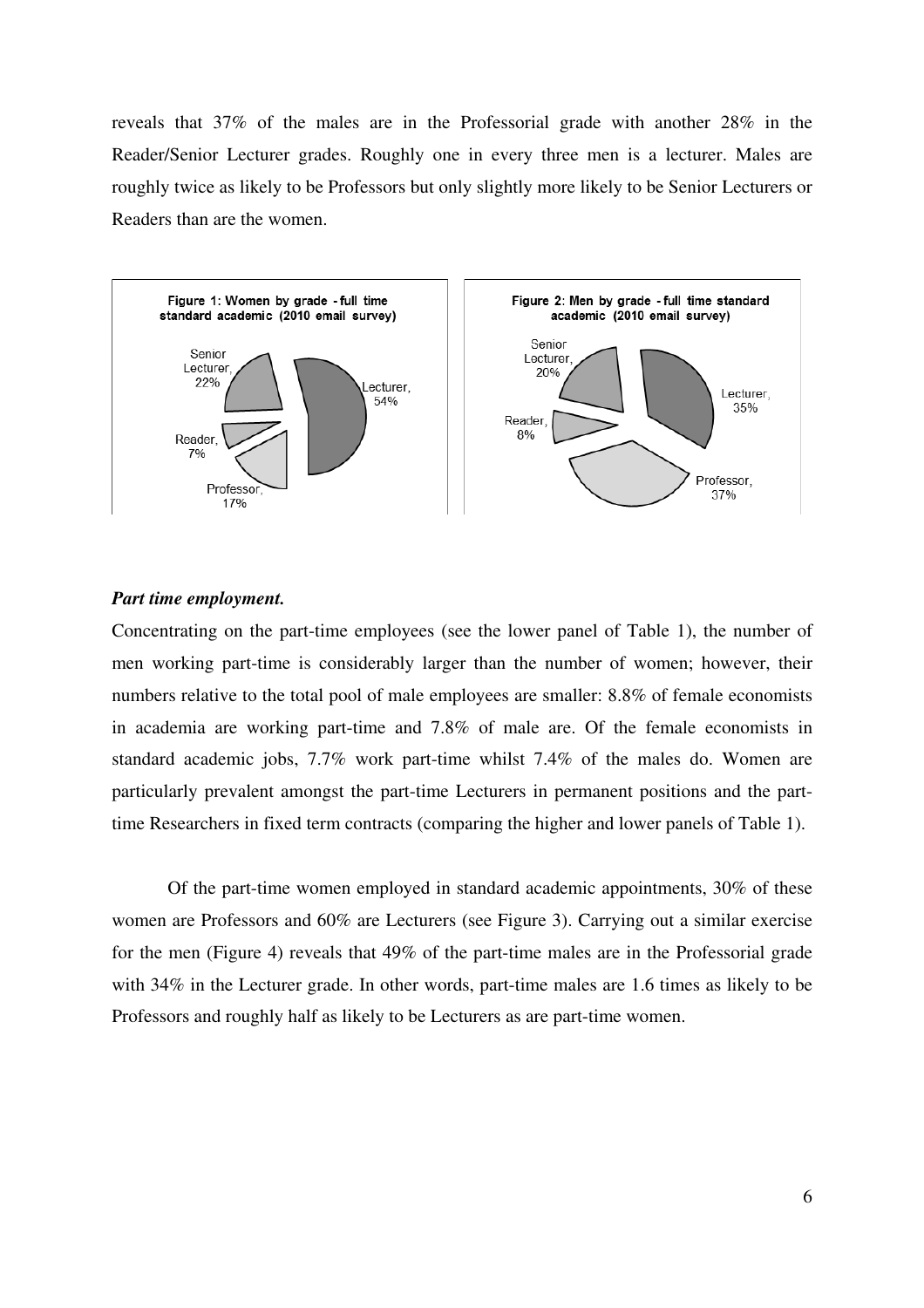

#### *Temporary employment.*

Temporary employment contracts are found to be rare for job ranks other than Lecturers and Researchers, indeed, there are no Readers of Senior Lecturers amongst the responding sample that are on fixed term contracts (see Appendix 1). Table 2 presents data for all staff (full-time and part-time, permanent and fixed term) in panel 1; panel 2 lists those staff who are on fixed term contacts; and panel 3 lists those temporary employees who are also part-time.

Much of the information in Table 2 has already been presented above, for example, the fixed term and part-time status for Lecturers and Researchers is presented in Table 1. However, Table 2 also presents this information for Professors and Senior Researchers. Combining part-time and full-time staff, temporary and permanent staff, women constitute: 28.9% of Lecturers, 21.8% of Senior Lecturers, 18.5% of Readers, and 11.2% of Professors (see panel 1 of Table 2).

Reading across the columns in panel 1 of Table 2 reveals that, in total, there are 428 Professors, 48 of whom (11.2%) are female. The Professors constitute 31.6% of all academic staff (column 5). Of these Professors, 12 are working on a fixed term contract (see panel 2), 1 of whom (or 8.3%) is female. Only 2.8% of the Professors are on a fixed term contract (column 5) whilst 8.2% of all the fixed term staff are Professors (column 6).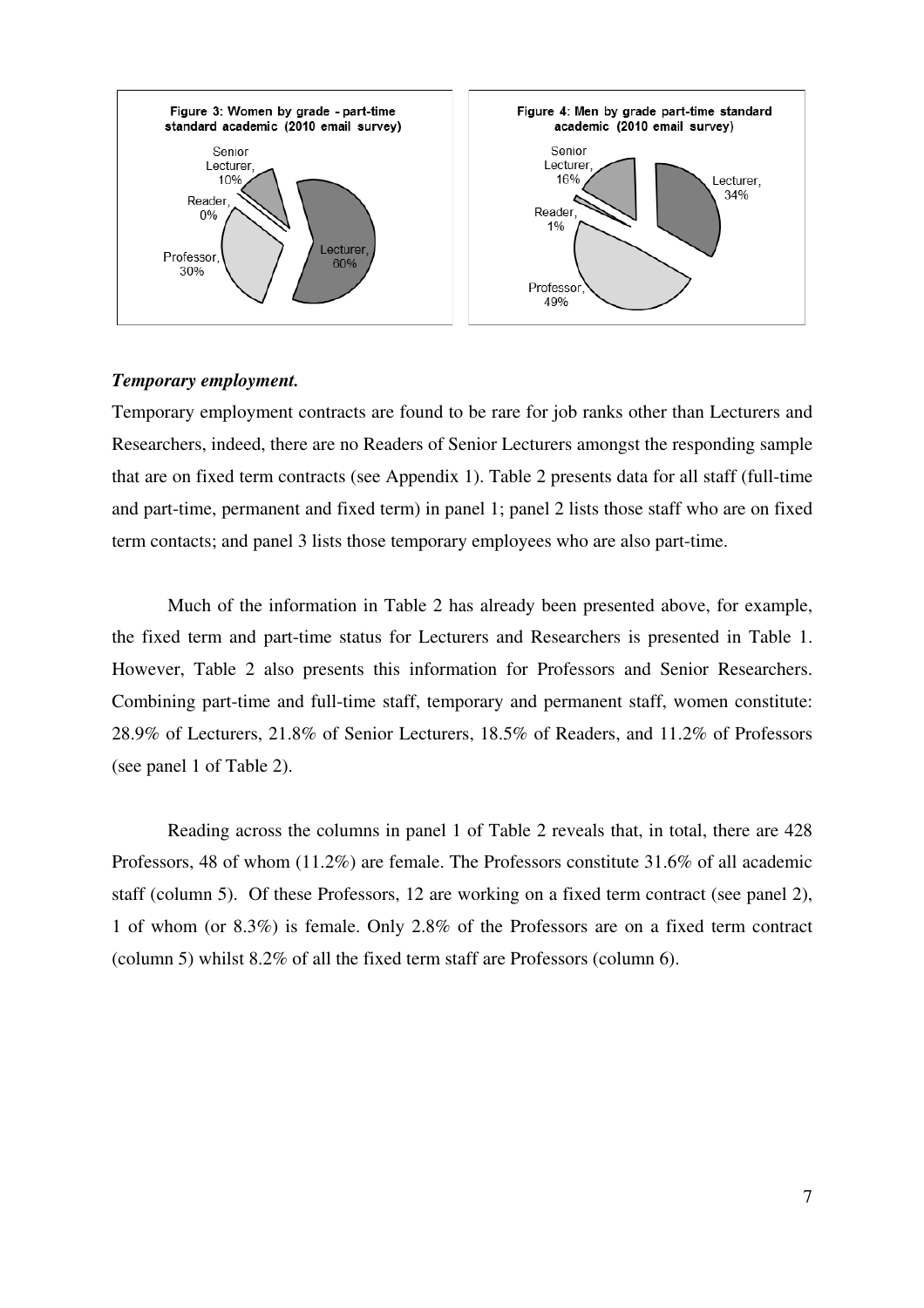| <b>Primary employment function</b> | Female         | <b>Male</b>             | <b>Total</b>            | $%$ Fem | in the rank | % of all staff % of fixed term<br>staff in the rank |  |
|------------------------------------|----------------|-------------------------|-------------------------|---------|-------------|-----------------------------------------------------|--|
|                                    | (1)            | (2)                     | (3)                     | (4)     | (5)         | (6)                                                 |  |
| All staff                          |                |                         |                         |         |             |                                                     |  |
| Professor                          | 48             | 380                     | 428                     | 11.2%   | 31.6%       |                                                     |  |
| Reader                             | 17             | 75                      | 92                      | 18.5%   | 6.8%        |                                                     |  |
| Senior Lecturer                    | 54             | 194                     | 248                     | 21.8%   | 18.3%       |                                                     |  |
| Lecturer                           | 142            | 350                     | 492                     | 28.9%   | 36.3%       |                                                     |  |
| Senior Researcher                  | 12             | 19                      | 31                      | 38.7%   | 2.3%        |                                                     |  |
| Researcher                         | 24             | 40                      | 64                      | 37.5%   | 4.7%        |                                                     |  |
| Total                              | 297            | 1058                    | 1355                    | 21.9%   | 100.0%      |                                                     |  |
| <b>Fixed term staff</b>            |                |                         |                         |         |             |                                                     |  |
| Professor                          | 1              | 11                      | 12                      | 8.3%    | 2.8%        | 8.2%                                                |  |
| Reader                             | $\mathbf 0$    | 1                       | 1                       | 0.0%    | 1.1%        | 0.7%                                                |  |
| Senior Lecturer                    | 0              | $\overline{c}$          | $\overline{c}$          | 0.0%    | 0.8%        | 1.4%                                                |  |
| Lecturer                           | 16             | 34                      | 50                      | 32.0%   | 10.2%       | 34.0%                                               |  |
| Senior Researcher                  | 8              | 13                      | 21                      | 38.1%   | 67.7%       | 14.3%                                               |  |
| Researcher                         | 23             | 38                      | 61                      | 37.7%   | 95.3%       | 41.5%                                               |  |
| Total                              | 48             | 99                      | 147                     | 32.7%   | 10.8%       | 100.0%                                              |  |
| Fixed term and part-time staff     |                |                         |                         |         |             |                                                     |  |
| Professor                          | 1              | 6                       | $\overline{7}$          | 14.3%   | 1.6%        | 58.3%                                               |  |
| Reader                             | $\mathbf 0$    | 1                       | 1                       | 0.0%    | 1.1%        | 100.0%                                              |  |
| Senior Lecturer                    | $\mathbf 0$    | $\overline{c}$          | $\overline{2}$          | 0.0%    | 0.8%        | 100.0%                                              |  |
| Lecturer                           | 1              | 11                      | 12                      | 8.3%    | 2.4%        | 24.0%                                               |  |
| Senior Researcher                  | 0              | $\overline{\mathbf{4}}$ | $\overline{\mathbf{4}}$ | 0.0%    | 12.9%       | 19.0%                                               |  |
| Researcher                         | 5              | $\overline{2}$          | $\overline{7}$          | 71.4%   | 10.9%       | 11.5%                                               |  |
| Total                              | $\overline{7}$ | 26                      | 33                      | 21.2%   | 2.4%        | 22.4%                                               |  |

# **Table 2. Primary employment function: All academic staff, fixed term staff, fixed term and part-time staff (responding sample, 2010).**

Source: RES Women's Committee Survey 2010, email based.

Panel 3 shows that the majority of the Professors working on a fixed term contract are also working part-time (58.3%, see column 6), which is also true for the only female Professor on a fixed term contract (reading down column 3). In contrast, more than two thirds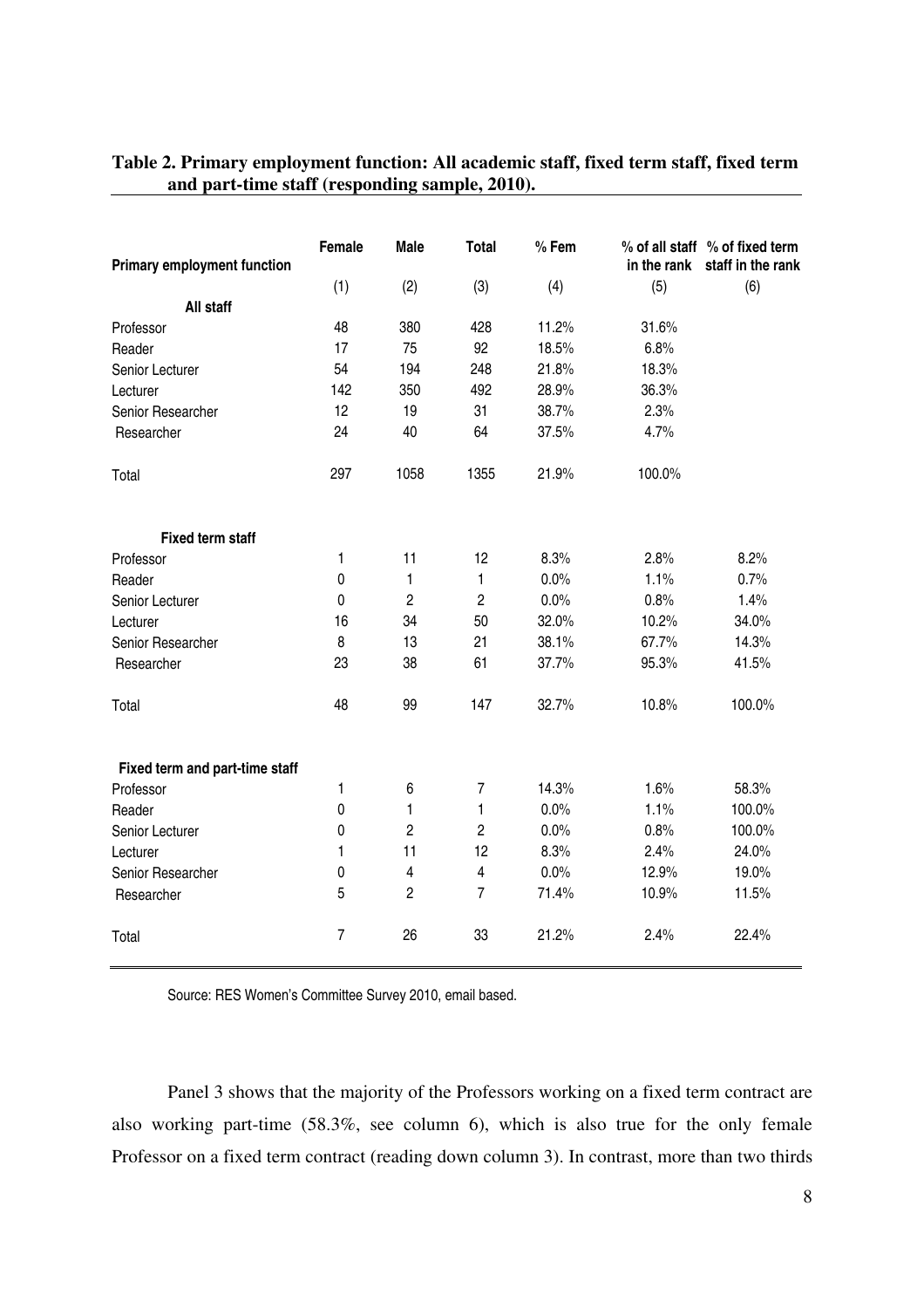(67.7%) of the relatively scarce Senior Researchers are employed on a fixed term basis and 12.9% of them are also working part-time. Researchers are particularly prone to be on a fixed term contract (95.3%) and about a tenth of these academics are also working part-time. Researchers are also substantially more likely to be female; 71.4% of part-time Researchers on fixed term contracts are female.

#### *Considering a role model effect*

It may be that departments with female Professors find it easier to recruit, promote and/or retain other women (a role model effect). Table 3 reports (for all academic staff employed as economists) the proportion of Readers, Senior Lecturers and Lecturers who are female in departments with and without a female Professor. The first five rows of the first column of Table 3 provide alternative ranges of the percentage of staff below the grade of Professor that are female. The second column relates specifically to departments with at least one female Professor, and the third column to those departments with no female Professors. For example, reading across the first row of Table 3, there are 16 departments where less than 10% of their non-professorial staff is female. Of these 16 departments, half of them have a female Professor. Only four departments (7% of the sample) had more than 30% of their Reader, Senior Lecturer or Lecturer posts taken by women: half of which have a female Professor. In general, these findings provide little indication that the presence of at least one Professorial woman in a department enhances the representation of women more generally in that department.

Considering the final rows of Table 3, in aggregate, departments with a female Professor had an average of 16.2% of female staff in non-professorial job ranks, in departments with no female professor this proportion was 20%. Additionally, departments with at least one female Professor are larger in size, as measured by the number of staff below Professor (16.41 relative to 12.97). Taken in combination, the evidence presented in Table 3 does not provide compelling support for the role model hypothesis (a similar conclusion was reached for the 2006 and 2008 surveys, see Georgiadis and Manning, 2007; page 9; and Mumford, 2009; page 9).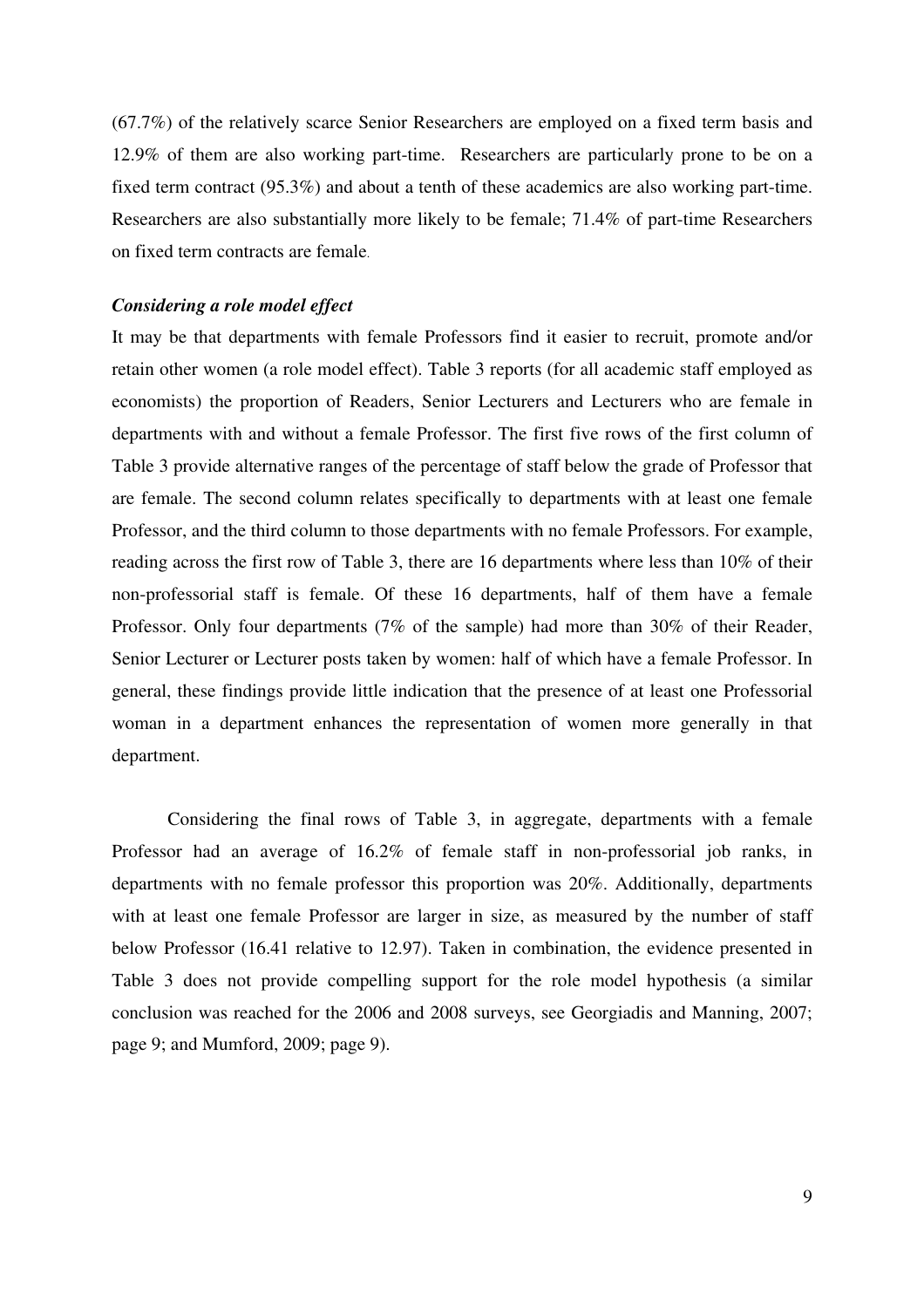|                                                                 | Number of          | Number of departments | Number of   |
|-----------------------------------------------------------------|--------------------|-----------------------|-------------|
|                                                                 | departments with a | with no female        | departments |
|                                                                 | female Professor   | Professor             |             |
| Proportion of female staff below                                |                    |                       |             |
| Professorial rank                                               |                    |                       |             |
| $0 < p < 9\%$                                                   | 8                  | 8                     | 16          |
| $9\%$ c pr $\leq$ = 19%                                         | 9                  | 10                    | 19          |
| 20% <pr<=29%< td=""><td>8</td><td>10</td><td>18</td></pr<=29%<> | 8                  | 10                    | 18          |
| $pr > 29% +$                                                    | $\overline{2}$     | 2                     | 4           |
|                                                                 |                    |                       |             |
|                                                                 |                    |                       |             |
| Average number of staff below Professorial                      | 16.41              | 12.97                 |             |
| rank                                                            |                    |                       |             |
| Average proportion of female staff below                        | 16.20%             | 20.02%                |             |
| Professorial rank                                               |                    |                       |             |
|                                                                 |                    |                       |             |
| Number of departments                                           | $n = 27$           | n=30                  | $n = 57$    |

# **Table 3: Proportion of female academic staff below Professor, (responding sample, 2008 email survey)**

Source: RES Women's Committee Survey 2010, email based.

### *Analysis by RAE results*

It may be argued that there is a relationship between the presentation of women in a department and the department's rank in the Research Assessment Exercise (RAE). This is another issue that has been explored in the previous surveys and reports, without convincing results supporting the hypothesis.

During the 2008 RAE, departments could be rated under different Units of Assessment (UoA). The data were analysed to see if there were any differences between departments rated in the "Economics and Econometrics" unit (UoA 34); the "Accounting and Finance" unit (UoA 35); and the "Business and Management" unit (UoA 36). Departments could submit to multiple units and many did (30 of the responding departments submitted to Economics and Econometrics; 7 to Accounting and Finance; and 50 to Business Management)<sup>5</sup>. For these responding departments, the average RAE score for each of the Units of Assessment were 2.85 for Economics and Econometrics; 2.36 for Accounting and Finance; and 2.45 for Business Management. Figure 5 presents the proportion of female staff

<sup>&</sup>lt;sup>5</sup> There was one department who responded to the survey that was not included in either of these Units of Assessment (Staffordshire University).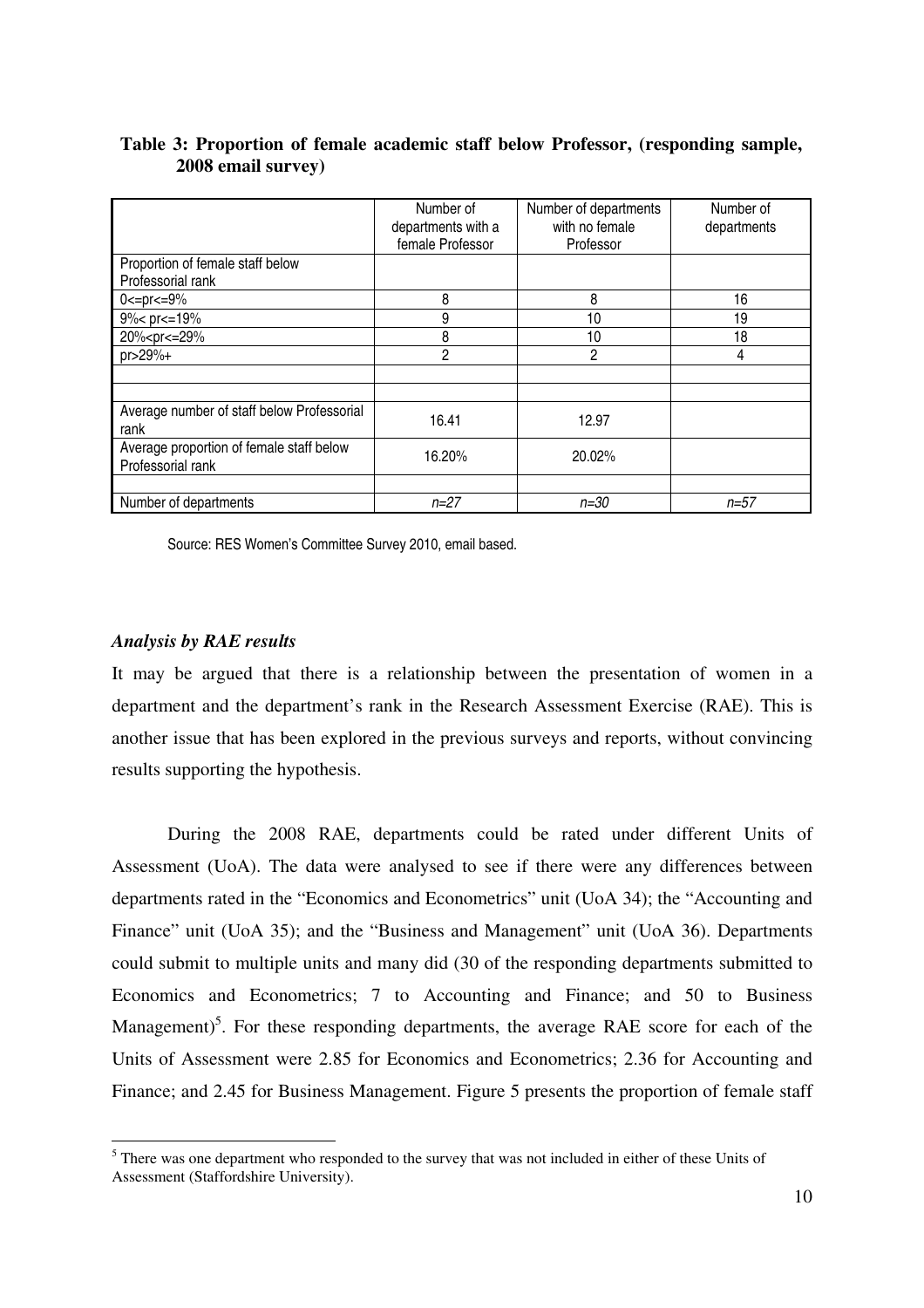in each job rank by the three Units of Assessment. Accounting and Finance is clearly the outlier with large swings in the proportion female associated with no observations in some ranks (such as Reader, Senior Lecturer or Senior Researcher). The proportion of total staff that is female is the highest in this unit (30.4%), followed by Business and Management (23.2%), whereas in Economics and Econometrics about one out of five staff members is female. Concentrating on the other two assessment units, the relative number of women in each rank is typically lower for Economics and Econometrics than it is for Business and Management, with the exception of the Senior Lecturer and Senior Researcher ranks.



The responses were also analysed to see whether there were differences between those departments with a higher score in the 2008 Research Assessment Exercise or not. Of those departments submitting to more than one Unit of Assessment, ranking priority for categorisation of the RAE score results was set at "Economics and Econometrics" › "Business and Management" › "Accounting and Finance". Figure 6 shows the proportion of female staff in each grade rank by the RAE score of the department. The departments were divided into those who scored (i) below 2.5; (ii) 2.5 or above but below 3; and (iii) 3 or above. Of the 56 responding departments who submitted to these units of assessment, 10 departments scored above 3 (465 staff members), 22 departments scored above 2.5 but equal to or below 3 (545 staff), and 24 departments scored 2.5 or below (338 staff); none of the departments scored below 1.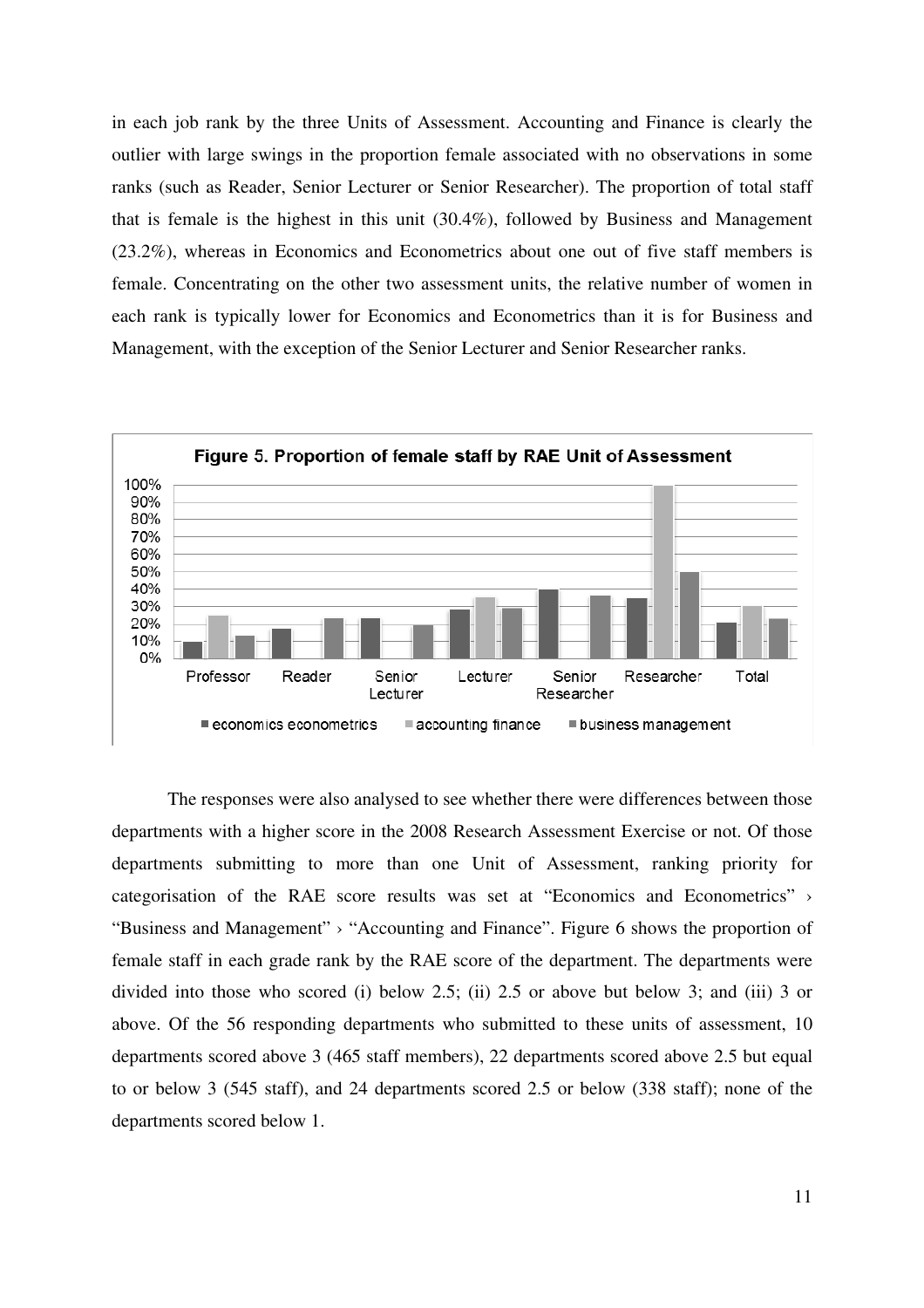

On average, departments scoring 2.5 or below in the 2008 RAE have relatively more posts held by women (24.9%) than those rated above 2.5 but below 3 (22%) or those rated greater 3 or above (19.8%), as can be seen in the totals column of Figure 5. The lower RAE scoring departments are more likely to have females amongst the different rank grades except for Senior Lecturers and Researchers (however the numbers in the senior ranks in these departments are small; 70 Professors and 19 Readers). Of the higher RAE scoring departments, the relative number of female Professors, Senior Lecturers and Senior Researchers is higher in those departments scoring above 3 than in those scoring above 2.5 but below 3. There is also an apparent concentration of separate research clusters with Senior Researchers in those departments that rated highly in the RAE, indeed of the 338 staff members present in the lower scoring departments, there is only one Senior Researcher. This single Senior Researcher is female and is therefore recorded as 100% female representation in this grade rank in Figure 6.

#### *Flows into and out of standard academic positions in the previous year*

Changes in the stock of individuals in any job rank due to inflows from new hires, job separations (resignations and retirements), and promotions (within departments) can also be addressed. Table 4 presents information on new staff hired in the last year in the respondent department: columns 1 to 4 for the full 2010 email sample; columns 5 and 6 are the 2010 survey balanced sample results for those departments responding to both the 2010 and the 2008 surveys; and columns 7 and 8 are the full 2008 email survey results. The numbers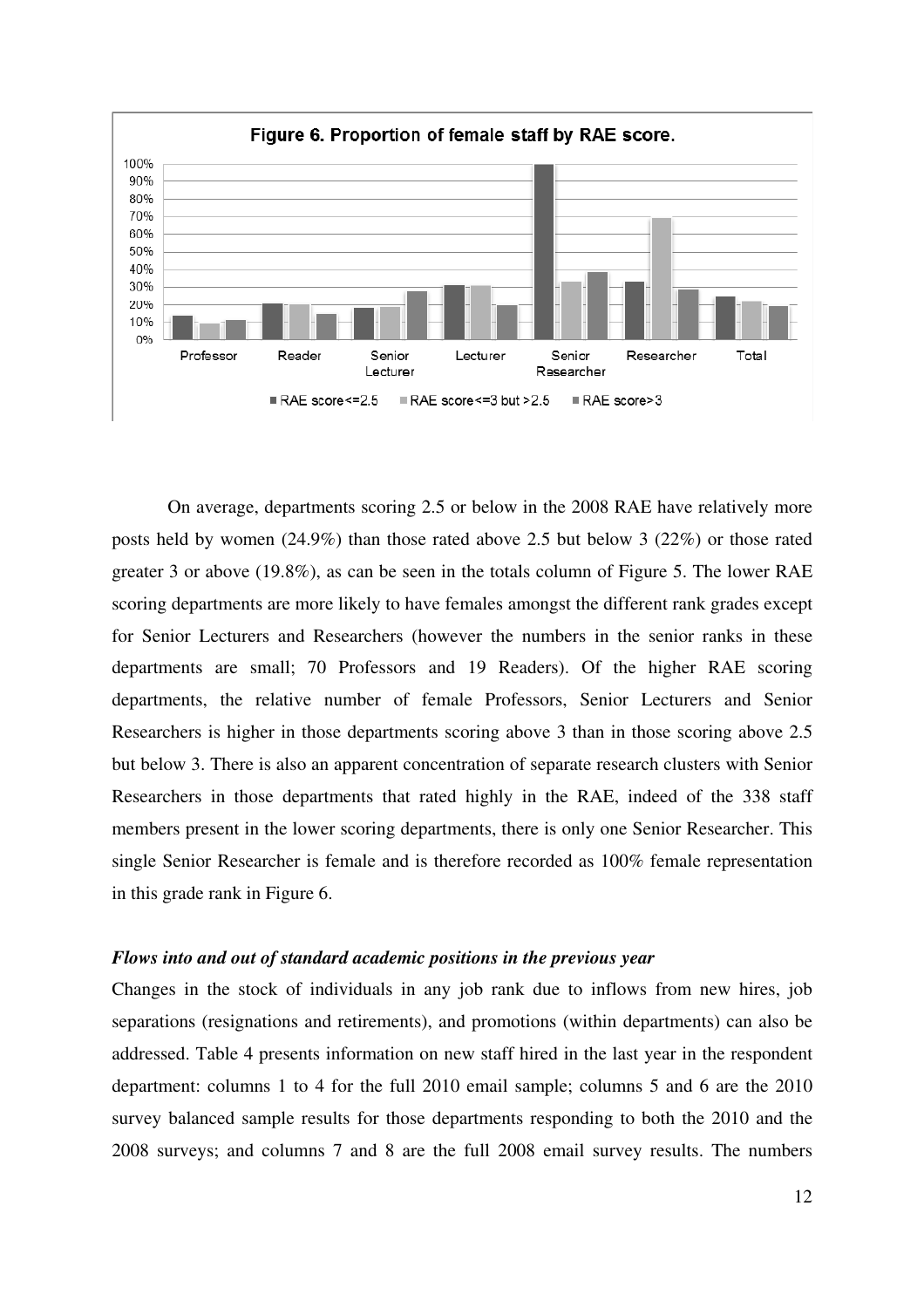involved are small and implications are accordingly far from confident. Comparing the balanced samples in columns 5 and 7, hiring in 2010 can be seen to be fractionally lower than it was in 2008. A decreasing percentage of women are hired as the grade ranks increase in the balanced sample: while 45% of new non-academic staff is female, this percentage drops to 20% for Readers and below 12.5% for Professors.

|                   |        |             |                        |       |                | 2010 balanced |                   |       |  |
|-------------------|--------|-------------|------------------------|-------|----------------|---------------|-------------------|-------|--|
|                   |        |             | 2010 full email survey |       |                | sample        | 2008 email survey |       |  |
|                   | Female | <b>Male</b> | <b>Total</b>           | %Fem  | <b>Total</b>   | %Fem          | <b>Total</b>      | %Fem  |  |
|                   | (1)    | (2)         | (3)                    | (4)   | (5)            | (6)           | (7)               | (8)   |  |
| Professor         | 3      | 23          | 26                     | 11.5% | 24             | 12.5%         | 24                | 8.3%  |  |
| Reader            | 2      | 8           | 10                     | 20.0% | 10             | 20.0%         | 3                 | 33.3% |  |
| Senior Lecturer   | 2      | 8           | 10                     | 20.0% | 9              | 22.2%         | 8                 | 12.5% |  |
| Lecturer          | 33     | 67          | 100                    | 33.0% | 96             | 32.3%         | 100               | 36.0% |  |
| Senior Researcher | 2      | 2           | 4                      | 50.0% | $\overline{4}$ | 50.0%         | 7                 | 28.6% |  |
| Researcher        | 13     | 16          | 29                     | 44.8% | 28             | 42.9%         | 37                | 37.8% |  |
| <b>Total</b>      | 55     | 124         | 179                    | 30.7% | 171            | 30.4%         | 179               | 31.3% |  |

#### **Table 4. New hires.**

Source: Balanced samples for 2008 and 2010: RES Women's Committee Survey 2008 (Mumford, 2009; page 13), RES Women's Committee Survey 2010, email based.

Moving on to the full 2010 email responses, given the numbers of the new hires are small, comparing columns 4 and 6 reveals a very small growth in the number of female Lecturers and Researchers from this source (amongst those department who responded in 2010 but not in 2008). This hiring rate increased the proportion of females in the professorial grade (from 10.7% to 11.2%). In aggregate, women make up a larger proportion (30.7%) of the new hires than they do of the total pool of academic economists (21.9% - see Table 1), however, the majority of these hires are concentrated in the lower academic grade ranks (especially Lecturer and Researcher).

The majority of inflows into the senior academic grades (Professorial, Reader or Senior Lecturer) may be due to promotion rather than new hires. Table 5 presents information on internal promotions (i.e., those promotions within the department) and follows the same structure as Table 4: columns 1 to 4 are for the full 2010 email sample; columns 5 and 6 are the 2010 balanced sample survey results for those departments responding to both the 2010 and the 2008 surveys; and columns 7 and 8 are the 2008 survey results.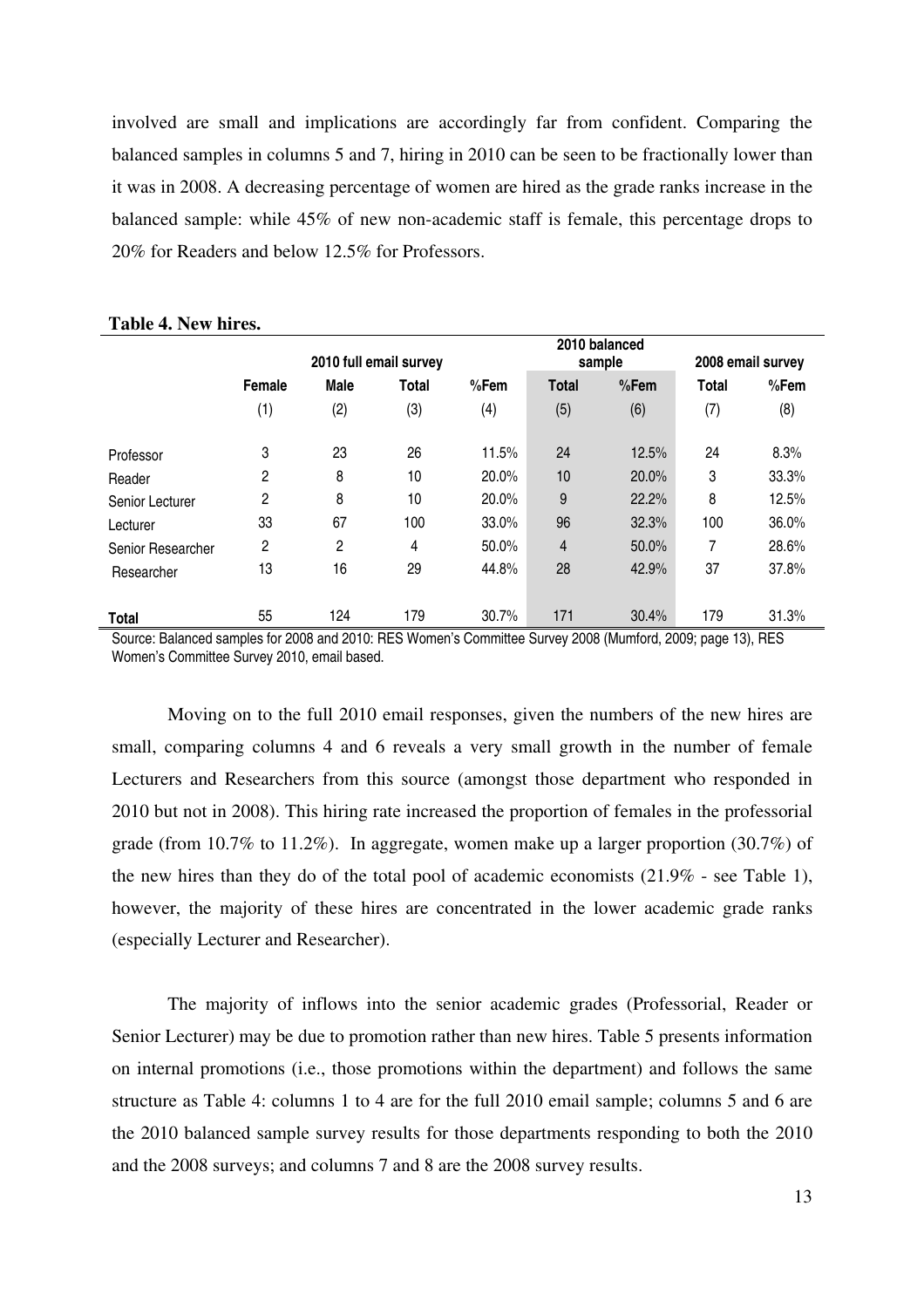| Table 5. Internal promotions. |  |
|-------------------------------|--|
|-------------------------------|--|

|                 |        |      | 2010 full email survey |          |              | 2010 balanced<br>sample | 2008 email survey |       |  |
|-----------------|--------|------|------------------------|----------|--------------|-------------------------|-------------------|-------|--|
|                 | Female | Male | <b>Total</b>           | $%$ Fem  | <b>Total</b> | %Fem                    | Total             | %Fem  |  |
|                 | (1)    | (2)  | (3)                    | (4)      | (5)          | (6)                     | (7)               | (8)   |  |
| Professor       | 7      | 20   | 27                     | 25.9%    | 27           | 25.9%                   | 25                | 24.0% |  |
| Reader          | 2      | 13   | 15                     | 13.3%    | 15           | 13.3%                   | 20                | 30.0% |  |
| Senior Lecturer | 6      | 13   | 19                     | 31.6%    | 18           | 33.3%                   | 39                | 30.8% |  |
| Lecturer        |        |      | 2                      | $50.0\%$ | 2            | 50.0%                   | 7                 | 14.3% |  |
| <b>Total</b>    | 16     | 47   | 63                     | 25.4%    | 62           | 25.4%                   | 91                | 27.5% |  |

Source: Balanced samples for 2008 and 2010: RES Women's Committee Survey 2008 (Mumford, 2009; page 14), RES Women's Committee Survey 2010, email based.

These numbers of internal promotions are also obviously small so we should again be cautious about how valid the implications of these flows for changes in relative employment actually are. Nevertheless, women gaining 7 of the 27 professorial promotions in 2010 keeps the relative stock of female Professors stable (10.7% in 2008 and 10.9% in 2010). If this trend in promotions continued, ceteris paribus, it would take another more than a generation to bring the relative stock of female Professors to the proportion of females in the Reader grade (which is 18.7%). Similar analysis can be carried out for the other academic grades (see Table 6). Compared to 2008, the relative promotion of female Readers decreased by more than half, while Senior Lecturers show similar results to those in 2008.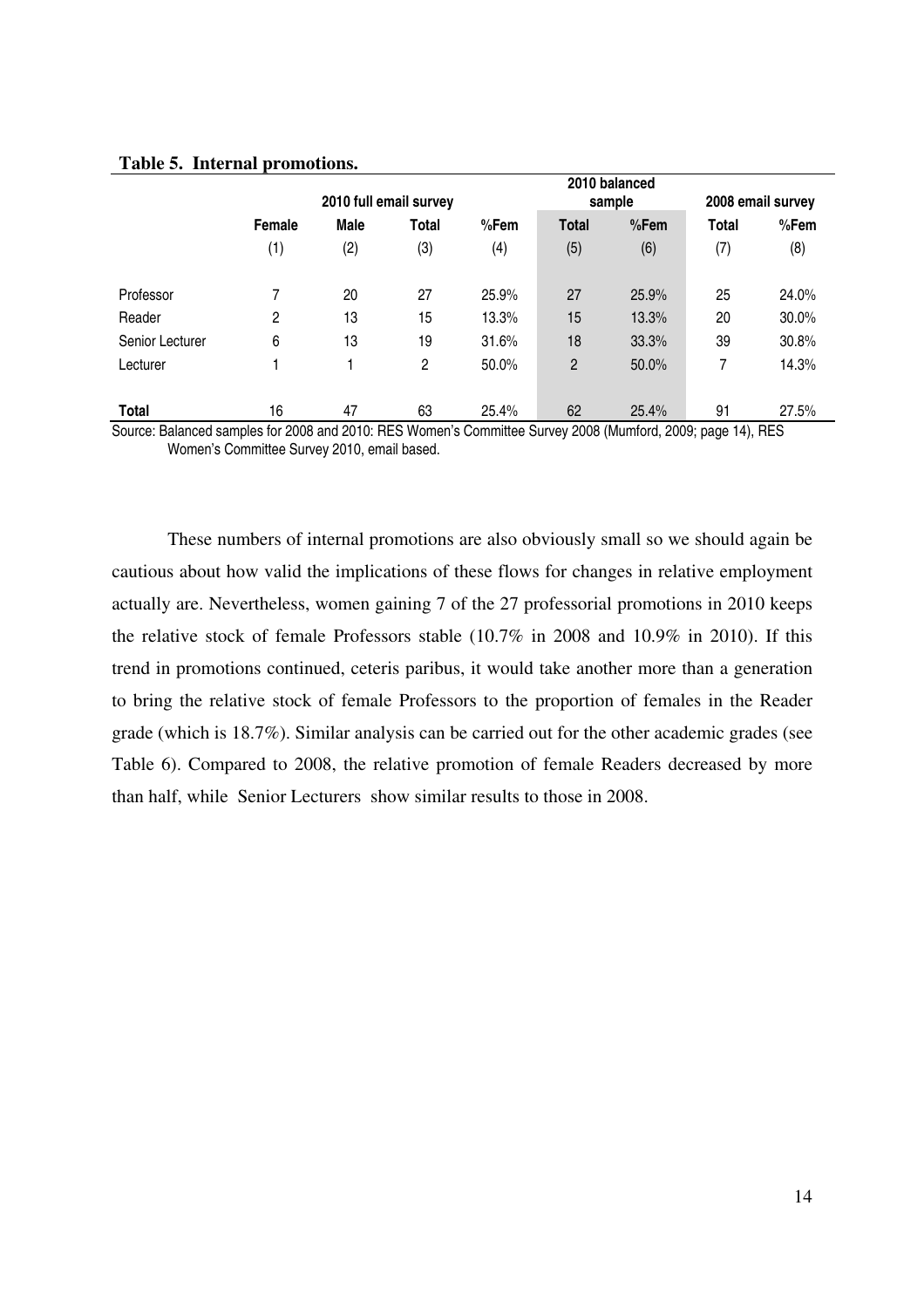|                 | Female       | Male | Total          | $%$ Fem | %Fem in grade | %Fem in grade below |
|-----------------|--------------|------|----------------|---------|---------------|---------------------|
|                 | (1)          | (2)  | (3)            | (4)     | (5)           | (6)                 |
| Professor       | 7            | 20   | 27             | 25.9%   | 11.2%         | 18.5%               |
| Reader          | $\mathbf{2}$ | 13   | 15             | 13.3%   | 18.5%         | 21.8%               |
| Senior Lecturer | 6            | 13   | 19             | 31.6%   | 21.8%         | 28.9%               |
| Lecturer        |              |      | $\overline{2}$ | 50.0%   | 28.9%         |                     |
| <b>Total</b>    | 16           | 47   | 63             | 25.4%   | 20.7%         |                     |

# **Table 6. : The proportion of internal promotions awarded to female economists (responding sample, 2010)**

Source: RES Women's Committee Survey 2010, email based.

The third flow affecting the stock of academic economists is, of course, leavers (see Table 7). In aggregate, women make up a similar proportion of these separations than they do of the total pool of academic economists (21.6% relative to 21.9%) but such separations are rare for the most senior women (Professors and Readers).

|                   |                |     | 2010 full email survey |       |              | 2010 balanced<br>sample | 2008 email survey |       |  |
|-------------------|----------------|-----|------------------------|-------|--------------|-------------------------|-------------------|-------|--|
|                   | Male<br>Female |     | <b>Total</b>           | %Fem  | <b>Total</b> | %Fem                    | <b>Total</b>      | %Fem  |  |
|                   | (1)            | (2) | (3)                    | (4)   | (5)          | (6)                     | (7)               | (8)   |  |
| Professor         | 3              | 38  | 41                     | 7.3%  | 40           | 7.5%                    | 33                | 3.0%  |  |
| Reader            | 0              | 8   | 8                      | 0.0%  | 8            | $0.0\%$                 | 7                 | 0.0%  |  |
| Senior Lecturer   | 5              | 17  | 22                     | 22.7% | 22           | 22.7%                   | 29                | 13.8% |  |
| Lecturer          | 20             | 39  | 59                     | 33.9% | 59           | 33.9%                   | 44                | 29.5% |  |
| Senior Researcher |                | 3   | 4                      | 25.0% | 4            | 25.0%                   | 7                 | 42.9% |  |
| Researcher        | 3              | 11  | 14                     | 21.4% | 12           | 25.0%                   | 31                | 32.3% |  |
| <b>Total</b>      | 32             | 116 | 148                    | 21.6% | 145          | 22.1%                   | 151               | 20.5% |  |

#### **Table 7. Separations.**

Source: Balanced samples for 2008 and 2010: RES Women's Committee Survey 2008 (Mumford, 2009; page 15), RES Women's Committee Survey 2010, email based.

Information on the sector of the job leaver's destination job, and its geographical location, was also gathered (see Table 8). The most common destination employment for the job leavers is another academic appointment (71.4%) implying considerable churning within the sector, followed by non-employment (15.1%). The proportion of female economists in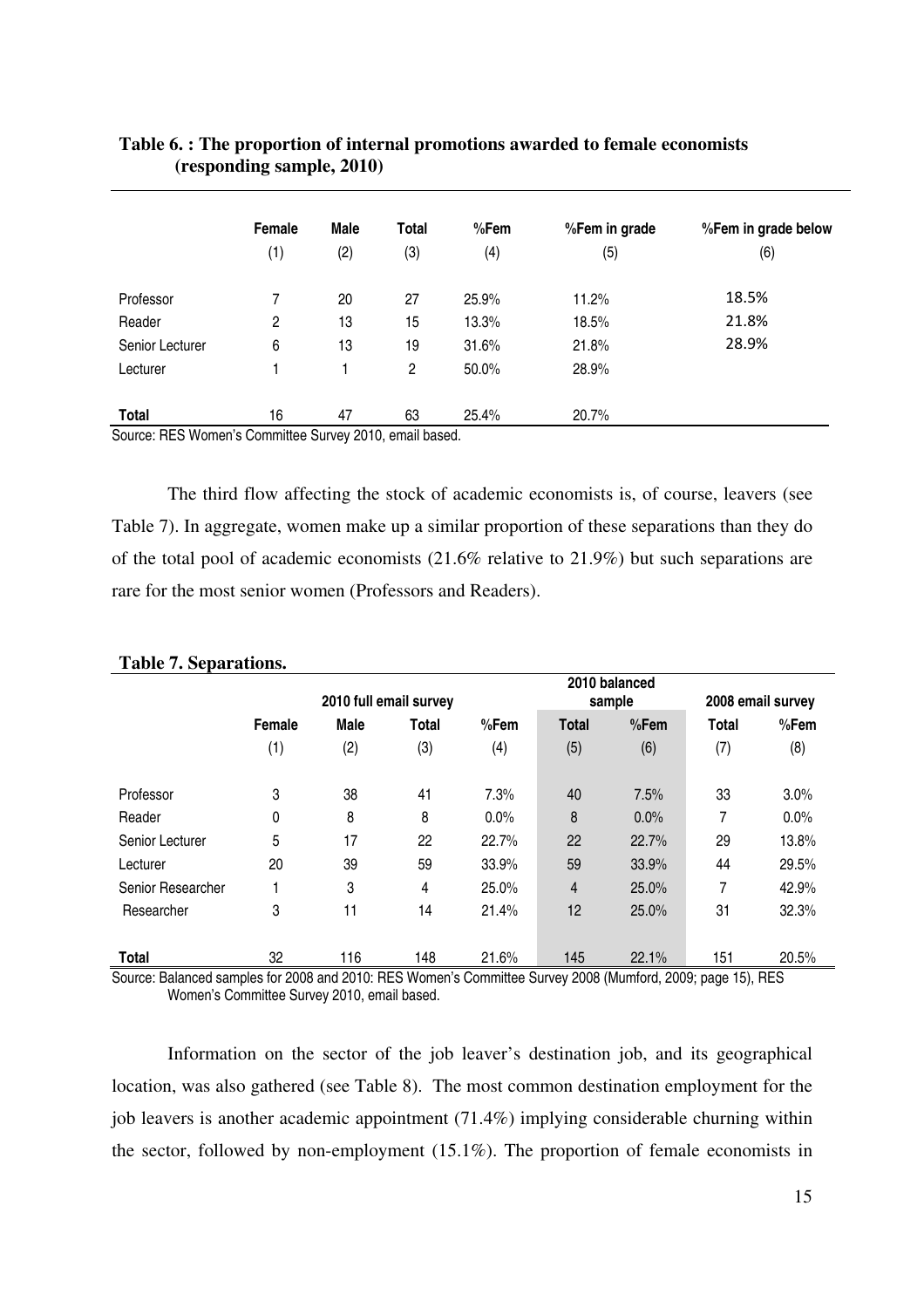these categories is very similar to their share of the workforce, with a higher proportion of female leavers going into academic (73.1%) and unknown jobs (11.5%).

|                                              |        |      | <b>Leavers sector destination</b> |         |                | Leavers geographic destination |      |              |       |  |  |  |
|----------------------------------------------|--------|------|-----------------------------------|---------|----------------|--------------------------------|------|--------------|-------|--|--|--|
|                                              | Female | Male | Total                             | %Fem    |                | Female                         | Male | <b>Total</b> | %Fem  |  |  |  |
| <b>Sector</b>                                | (1)    | (2)  | (3)                               | (4)     | Location       | (5)                            | (6)  | (7)          | (8)   |  |  |  |
| Academic                                     | 19     | 66   | 85                                | 22.4%   | European Union | $\overline{c}$                 | 16   | 18           | 11.1% |  |  |  |
| Non-employment                               | 3      | 15   | 18                                | 16.7%   | Other          | 6                              | 23   | 29           | 20.7% |  |  |  |
| GES or Bank of<br>England<br>Other Gov/NGO   | 0      |      |                                   | 0.0%    | Unknown        | 2                              | 4    | 6            | 33.3% |  |  |  |
| (not including GES<br>or Bank of<br>England) | 0      | 2    | 2                                 | $0.0\%$ | United Kingdom | 15                             | 50   | 65           | 23.1% |  |  |  |
| Private sector                               |        | 3    | 4                                 | 25.0%   |                |                                |      |              |       |  |  |  |
| Unknown job                                  | 3      | 6    | 9                                 | 33.3%   |                |                                |      |              |       |  |  |  |
| Total                                        | 26     | 93   | 119                               | 21.8%   | Total          | 25                             | 93   | 118          | 21.2% |  |  |  |

Source: RES Women's Committee Survey 2008, email based.

The majority of job leavers remain in the UK (55.1%), however, a further 39.8% travel to other countries. Of the 118 academic job placements, 18 went to the EU (of which 2 were women); 65 remained in the UK (15 women); 29 to other countries (6 women); and there were 6 whose destination was unknown. These findings suggest an international marketplace exists for academic economists, both male and female.

 The 2010 survey also asks respondents about the reasons for these separations. Some one out of five leavers moved for a promotion (21.3%) and a similar number retired (19.7%), while one out of ten leavers cited family reasons for quitting their jobs and 13.1% reported that they had reached the end of their contract. In 35% of the cases, there are other or unknown reasons for leaving the job. However, 30.8% of those who left their job due to family reasons are women and women are 1.6 times more likely than men to do so, which might indicate ineffective implementation of family friendly work practices within departments. Women are less likely than men to get a promotion, but more likely to reach the end of their contract, which is no surprise since women are overrepresented in the staff with fixed term contracts: women represent 32.7% of the staff with fixed term contracts and 20.6% of those with permanent contracts.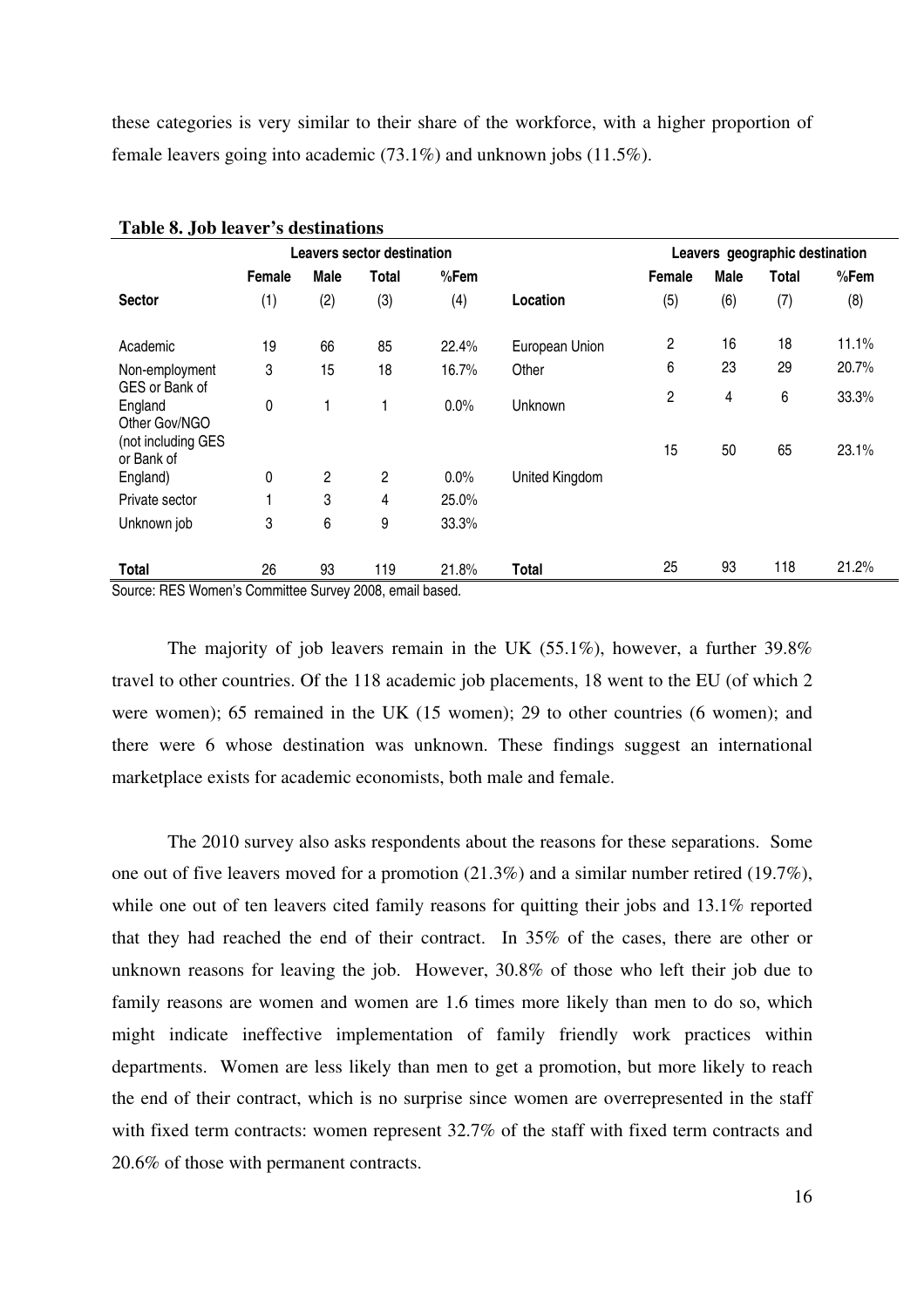|                 | Female | o<br>Male | <b>Total</b> | %Fem  |
|-----------------|--------|-----------|--------------|-------|
| <b>Sector</b>   | (1)    | (2)       | (3)          | (4)   |
|                 |        |           |              |       |
| Promotion       | 4      | 22        | 26           | 15.4% |
| End of contract | 4      | 12        | 16           | 25.0% |
| Retired         | 1      | 23        | 24           | 4.2%  |
| Family reasons  | 4      | 9         | 13           | 30.8% |
| Other           | 10     | 22        | 32           | 31.3% |
| Unknown         | 3      | 8         | 11           | 27.3% |
|                 |        |           |              |       |
| <b>Total</b>    | 26     | 96        | 122          | 21.3% |

**Table 9. Reasons for leaving** 

Drawing together the information on inflows, separations and promotions allows us to consider the major sources of the aggregate employment shifts in the sector. Table 10 provides balanced sample aggregate comparisons for the 2010 and 2008 surveys (the results are directly comparable to the values for the full 2010 email survey return presented in Table 1).

In total, Table 10 reveals some changes in the balanced samples over the 2008 to 2010 time period: in particular, there is an increase on the proportion of full-time female employees in the lower grade ranks relative to 2008, while the percentage of female participation in the higher ranks seems to be stabilizing for Professors but declining for parttime Readers and Senior Lecturers. There is some evidence of a decline in the total number of staff in the balanced sample, more so for females (21.5%) than males (18.7%). The proportion of females amongst part-time Professors has also continued to show a slight growth.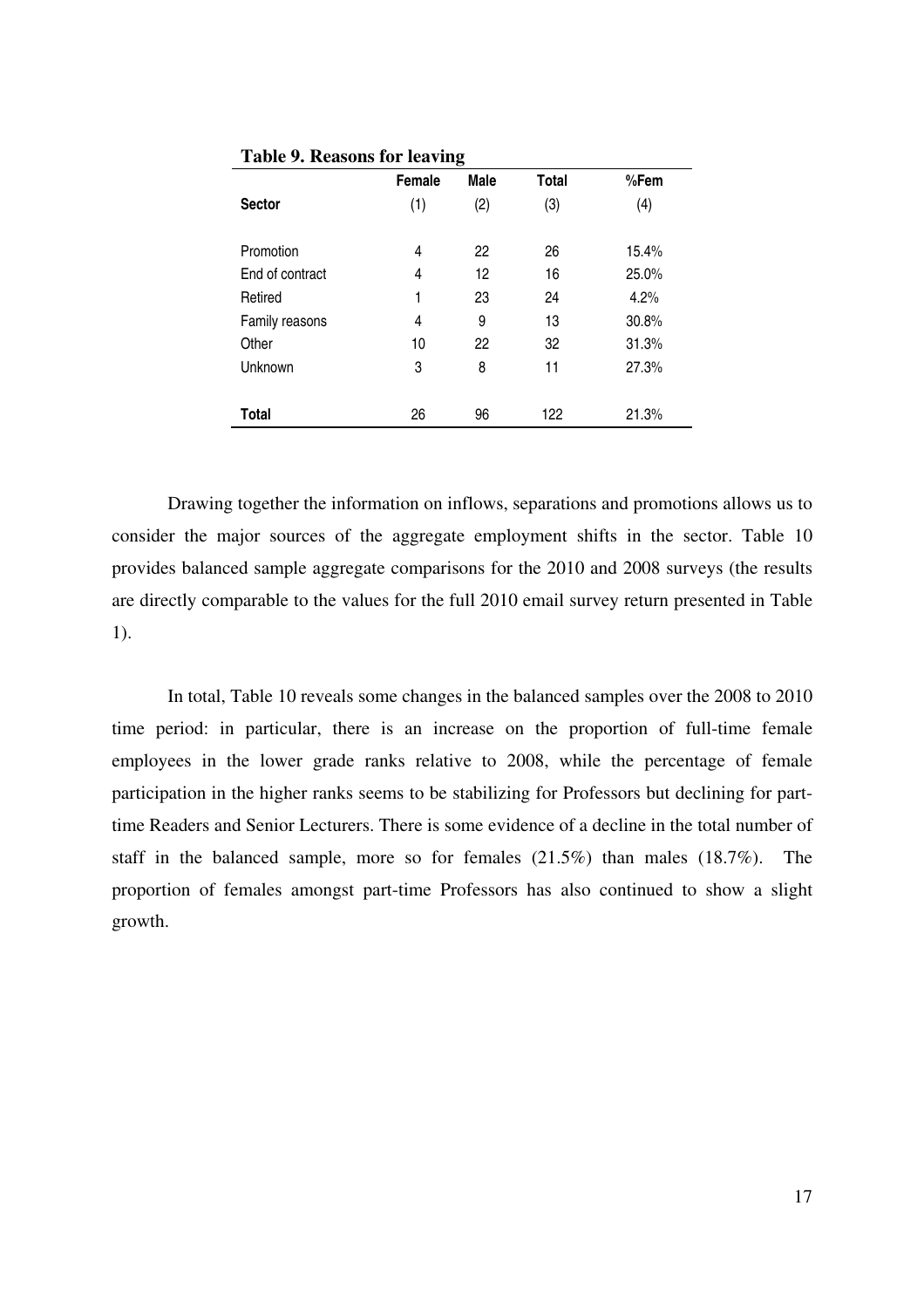|                                              |                 |                 | 2010 email survey balanced sample |         | 2008 email survey |                 |                 |         |  | 2008 email survey balanced sample |                 |                |         |
|----------------------------------------------|-----------------|-----------------|-----------------------------------|---------|-------------------|-----------------|-----------------|---------|--|-----------------------------------|-----------------|----------------|---------|
| <b>Primary Employment</b><br><b>Function</b> | Female          | <b>Male</b>     | <b>Total</b>                      | $%$ Fem | Female            | <b>Male</b>     | <b>Total</b>    | $%$ Fem |  | Female                            | <b>Male</b>     | <b>Total</b>   | $%$ Fem |
| All Staff: full time                         |                 |                 |                                   |         |                   |                 |                 |         |  |                                   |                 |                |         |
| Professors                                   | 40              | 330             | 370                               | 10.8%   | 46                | 384             | 430             | 10.7%   |  | 36                                | 326             | 362            | 9.9%    |
| Readers                                      | 17              | 73              | 90                                | 18.9%   | 22                | 105             | 127             | 17.3%   |  | 15                                | 83              | 98             | 15.3%   |
| <b>Senior Lecturers</b>                      | 51              | 172             | 223                               | 22.9%   | 65                | 237             | 302             | 21.5%   |  | 50                                | 196             | 246            | 20.3%   |
| Lecturers - permanent                        | 105             | 286             | 391                               | 26.9%   | 129               | 328             | 457             | 28.2%   |  | 103                               | 272             | 375            | 27.5%   |
| Lecturers - fixed term                       | $\overline{15}$ | $\overline{21}$ | $\overline{36}$                   | 41.7%   | 12                | $\overline{26}$ | $\overline{38}$ | 31.6%   |  | $\overline{7}$                    | 19              | 26             | 26.9%   |
| Senior Researchers                           | 10              | 13              | $\overline{23}$                   | 43.5%   | 10                | $\overline{19}$ | $\overline{29}$ | 34.5%   |  | 9                                 | 18              | 27             | 33.3%   |
| Researchers - permanent                      |                 | $\overline{c}$  | 3                                 | 33.3%   |                   | 9               | 10              | 10.0%   |  |                                   | 8               | 9              | 11.1%   |
| Researchers - fixed term                     | 18              | $\overline{36}$ | 54                                | 33.3%   | 23                | 43              | 66              | 34.8%   |  | 20                                | $\overline{41}$ | 61             | 32.8%   |
|                                              |                 |                 |                                   |         |                   |                 |                 |         |  |                                   |                 |                |         |
| <b>Totals</b>                                | 257             | 933             | 1190                              | 21.6%   | 308               | 1151            | 1459            | 21.1%   |  | 241                               | 963             | 1204           | 20.0%   |
|                                              |                 |                 |                                   |         |                   |                 |                 |         |  |                                   |                 |                |         |
| All Staff: part time                         |                 |                 |                                   |         |                   |                 |                 |         |  |                                   |                 |                |         |
| Professors                                   | 5               | 36              | 41                                | 12.2%   | 5                 | 42              | 47              | 10.6%   |  | 5                                 | 31              | 36             | 13.9%   |
| Readers                                      | 0               | $\overline{1}$  | 1                                 | 0.0%    |                   | 3               | 4               | 25.0%   |  | 0                                 | $\overline{2}$  | $\overline{2}$ | 0.0%    |
| Senior Lecturers                             | $\overline{2}$  | 11              | 13                                | 15.4%   | 5                 | $\overline{7}$  | 12              | 41.7%   |  | $\overline{c}$                    | $\overline{7}$  | 9              | 22.2%   |
| Lecturers - permanent                        | 8               | 13              | 21                                | 38.1%   | 8                 | 13              | 21              | 38.1%   |  | $\overline{5}$                    | 13              | 18             | 27.8%   |
| Lecturers - fixed term                       |                 | 8               | 9                                 | 11.1%   | 10                | 15              | 25              | 40.0%   |  | 10                                | 15              | 25             | 40.0%   |
| Senior Researchers                           |                 | 6               | $\overline{7}$                    | 14.3%   | $\overline{7}$    | 6               | 13              | 53.8%   |  | 6                                 | 6               | 12             | 50.0%   |
| Researchers - permanent                      | $\mathbf 0$     | 0               | $\mathbf 0$                       |         | $\mathbf 0$       | 0               | 0               |         |  | 0                                 | 0               | 0              |         |
| Researchers - fixed term                     | 4               | $\overline{2}$  | 6                                 | 66.7%   | $\overline{10}$   | 6               | 16              | 62.5%   |  | 10                                | 6               | 16             | 62.5%   |
|                                              |                 |                 |                                   |         |                   |                 |                 |         |  |                                   |                 |                |         |
| <b>Totals</b>                                | 21              | 77              | 98                                | 21.4%   | 46                | 92              | 138             | 33.3%   |  | 38                                | 80              | 118            | 32.2%   |
|                                              |                 |                 |                                   |         |                   |                 |                 |         |  |                                   |                 |                |         |
| <b>Grand Total</b>                           | 278             | 1010            | 1288                              | 21.6%   | 354               | 1243            | 1597            | 22.2%   |  | 279                               | 1043            | 1322           | 21.1%   |

# **Table 10. Primary employment function: Academic staff in economics departments and research institutes (balanced samples for the 2008 and 2010 responding samples).**

Source: Balanced samples for 2008 and 2010: RES Women's Committee Survey 2008 (Mumford, 2009; page 17), RES Women's Committee Survey 2010, email based.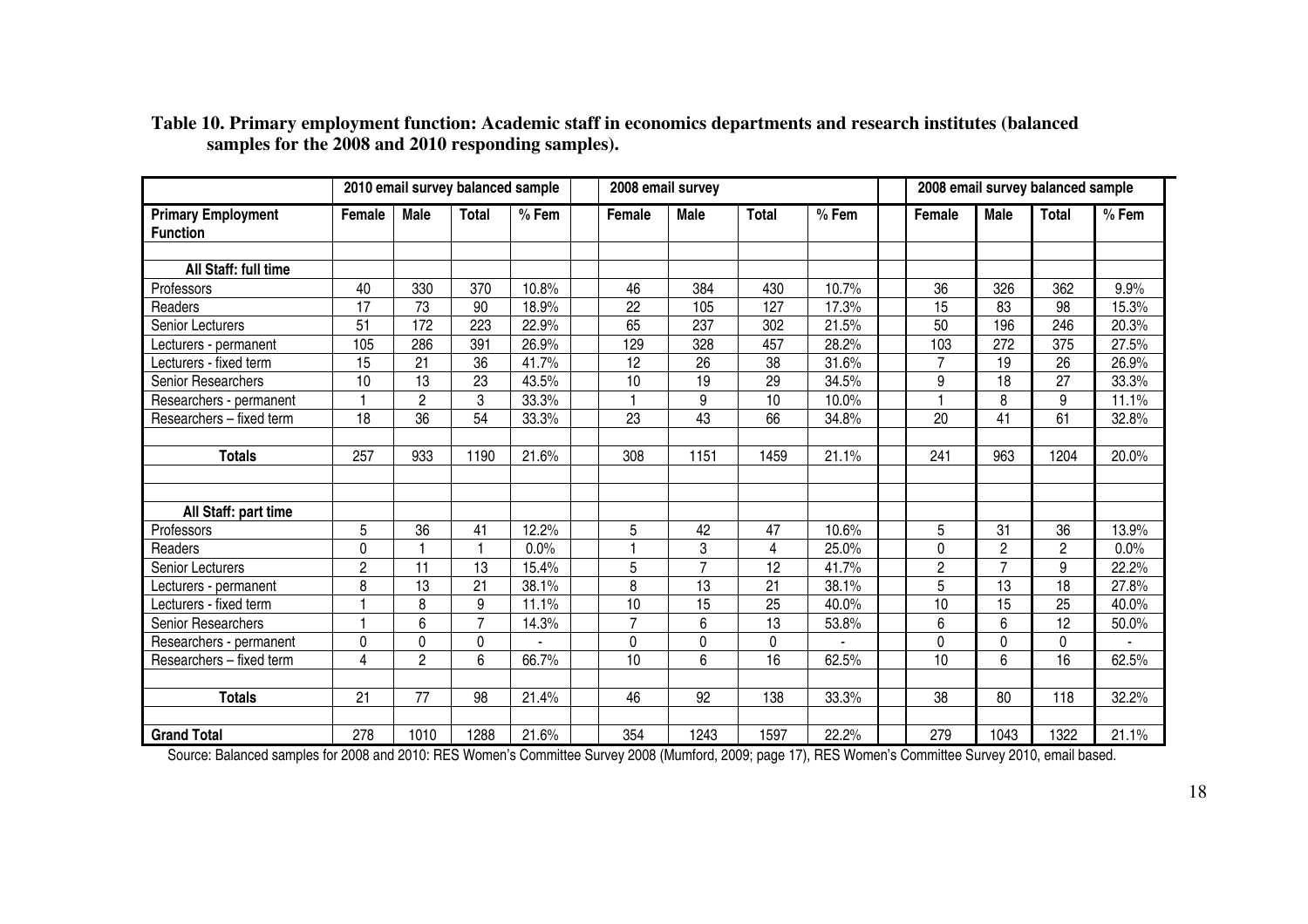#### *Ethnicity*

Table 11 reports the findings from the 2010 survey on the composition of academic employment by gender, grade and ethnic group. Overall, amongst the responding sample, 81.9% of academic economists are considered to be white, adding to a trend of decline observed since 2004 (Georgiadis and Manning, 2007; pages 16-18): white academic economists went from representing 86% of the sample in 2004 to 84.2% in 2006; 82.9% in 2008 and 81.9% 2010 .

Considering the ethnic groupings on a separate basis, the numbers are very small, nevertheless the relative representation of South Asian academics amongst the workforce returned to its 2004 level (of 8.4%); the numbers of Chinese academics showed some recent decrease (from 3.4% in 2008 to 2.8% in 2010); there was a further decline in the representation of black academics (from 2.4% in 2008 to 1.4% in 2010); and the representation of all other ethnic minorities levelled off somewhat (from 2% in 2004, to 5.1% in 2006, to 4.8% in 2008, and to 5.6% in 2010).

Within academic rank grades (see Panel 3 of Table 11; Georgiadis and Manning, 2007; pages 16-18; and Mumford, 2009, pages 17-19), the proportion of whites amongst the more senior grade ranks typically displayed a slight trend downwards, including Professor (91.38% in 2004, 90.76% in 2006, 88.5% in 2008, 87.6% in 2010); Reader (90.5% in 2004, 84.9% in 2006, and 84.6% in 2008, 83.3% in 2010); and Senior Lecturer (84.9% in 2004, 85.8% in 2006, and 85.4 in 2008, 82.2% in 2010).

Table 11 reveals that female academic economists are more likely to be non-white than are males: using the full 2010 email sample returns, of the 1328 academics for whom ethnicity data is available for, 75.3% of the females are considered to be white whereas 83.7% of the males are (see panels 1 and 2 of Table 11). Women make up 21.6% of the total workforce presented in Table 11 but they constitute 40.5% of the Chinese academic economists, 28.4% of other ethnic minorities, and 29.5% of the South East Asians. It is only amongst the black ethnic minority grouping that females occur in disproportionately low numbers.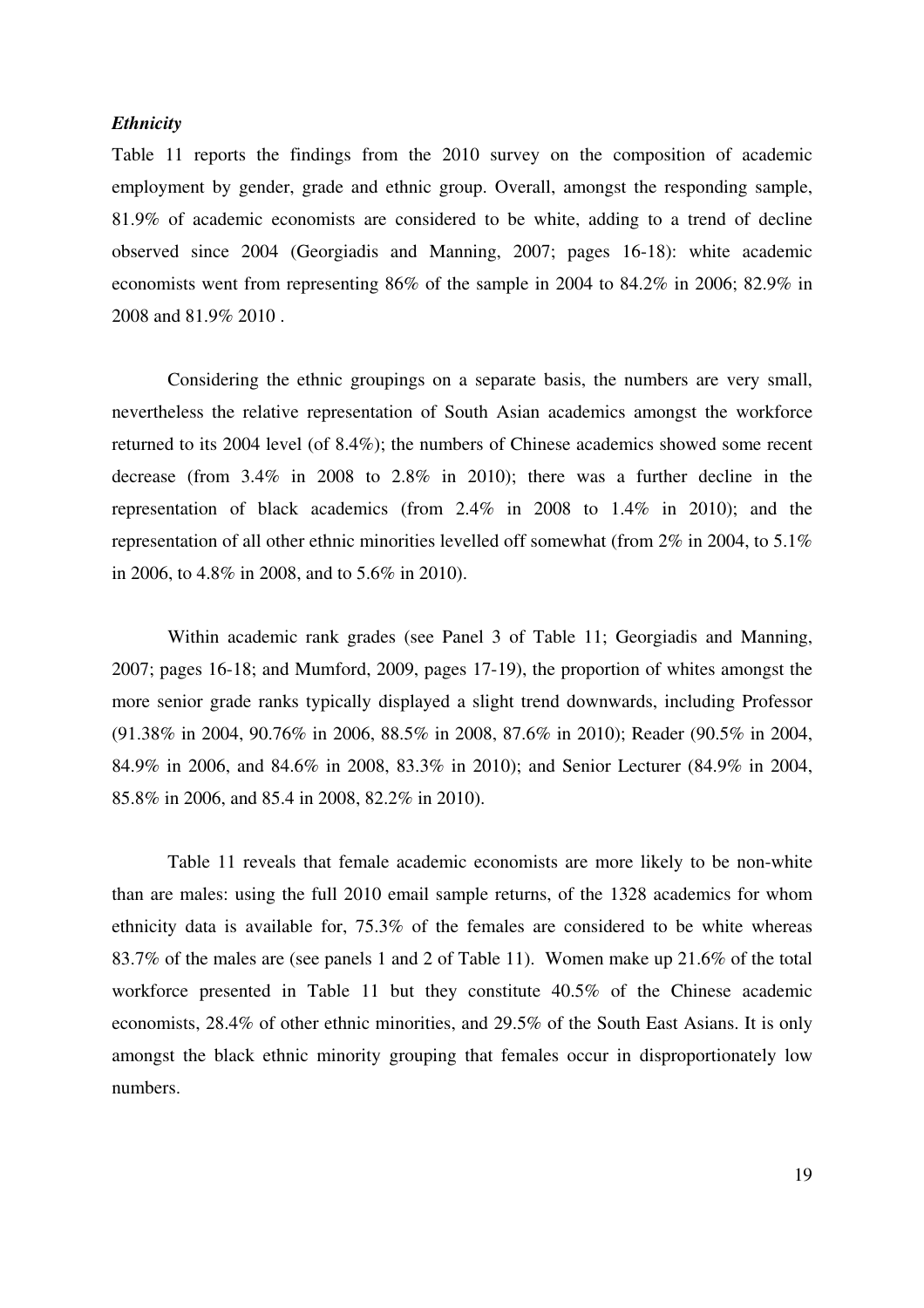# **Table 11: Rank, gender and ethnicity.**

|                         | <b>South Asian</b> | <b>Black</b>   | <b>Chinese</b> | Other          | White          | <b>Total</b>   | %White |
|-------------------------|--------------------|----------------|----------------|----------------|----------------|----------------|--------|
|                         | (1)                | (2)            | (3)            | (4)            | (5)            | (6)            | (7)    |
| <b>Females</b>          |                    |                |                |                |                |                |        |
| Professor               | 6                  | 0              | 0              | 3              | 37             | 46             | 80.4%  |
| Reader                  | 0                  | 1              | 0              | 1              | 13             | 15             | 86.7%  |
| Senior Lecturer         | 4                  | 0              | 5              | 3              | 41             | 53             | 77.4%  |
| Lecturers - permanent   | 16                 | 1              | 9              | 9              | 86             | 121            | 71.1%  |
| Lecturers - fixed term  | $\overline{c}$     | 0              | 0              | 1              | 13             | 16             | 81.3%  |
| Senior Researcher       | 0                  | 0              | 0              | 1              | 11             | 12             | 91.7%  |
| Researcher - permanent  | 0                  | 0              | 0              | 0              | 1              | 1              | 100.0% |
| Researcher - fixed term | 5                  | 0              | 1              | 3              | 14             | 23             | 60.9%  |
| <b>Total</b>            | 33                 | $\overline{c}$ | 15             | 21             | 216            | 287            | 75.3%  |
| <b>Males</b>            |                    |                |                |                |                |                |        |
| Professor               | 24                 | 1              | 1              | 17             | 332            | 375            | 88.5%  |
| Reader                  | 6                  | $\pmb{0}$      | 1              | 6              | 62             | 75             | 82.7%  |
| Senior Lecturer         | 16                 | 3              | 5              | 7              | 158            | 189            | 83.6%  |
| Lecturers - permanent   | 27                 | 12             | 10             | 17             | 243            | 309            | 78.6%  |
| Lecturers - fixed term  | 3                  | 0              | 2              | 3              | 26             | 34             | 76.5%  |
| Senior Researcher       | 0                  | $\pmb{0}$      | 1              | 0              | 18             | 19             | 94.7%  |
| Researcher - permanent  | 0                  | 0              | 0              | 0              | $\overline{c}$ | $\overline{c}$ | 100.0% |
| Researcher - fixed term | 3                  | $\mathbf 0$    | $\overline{c}$ | 3              | 30             | 38             | 78.9%  |
| <b>Total</b>            | 79                 | 16             | 22             | 53             | 871            | 1041           | 83.7%  |
| All academics           |                    |                |                |                |                |                |        |
| Professor               | 30                 | 1              | 1              | 20             | 369            | 421            | 87.6%  |
| Reader                  | 6                  | 1              | 1              | $\overline{7}$ | 75             | 90             | 83.3%  |
| Senior Lecturer         | 20                 | 3              | 10             | 10             | 199            | 242            | 82.2%  |
| Lecturers - permanent   | 43                 | 13             | 19             | 26             | 329            | 430            | 76.5%  |
| Lecturers - fixed term  | 5                  | 0              | 2              | 4              | 39             | 50             | 78.0%  |
| Senior Researcher       | 0                  | 0              | 1              | 1              | 29             | 31             | 93.5%  |
| Researcher - permanent  | 0                  | $\pmb{0}$      | 0              | $\pmb{0}$      | 3              | 3              | 100.0% |
| Researcher - fixed term | 8                  | $\pmb{0}$      | 3              | 6              | 44             | 61             | 72.1%  |
| <b>Total</b>            | 112                | 18             | 37             | 74             | 1087           | 1328           | 81.9%  |
| %Fem                    | 29.5%              | 11.1%          | 40.5%          | 28.4%          | 19.9%          | 21.6%          |        |

Source: RES Women's Committee Survey 2010, email based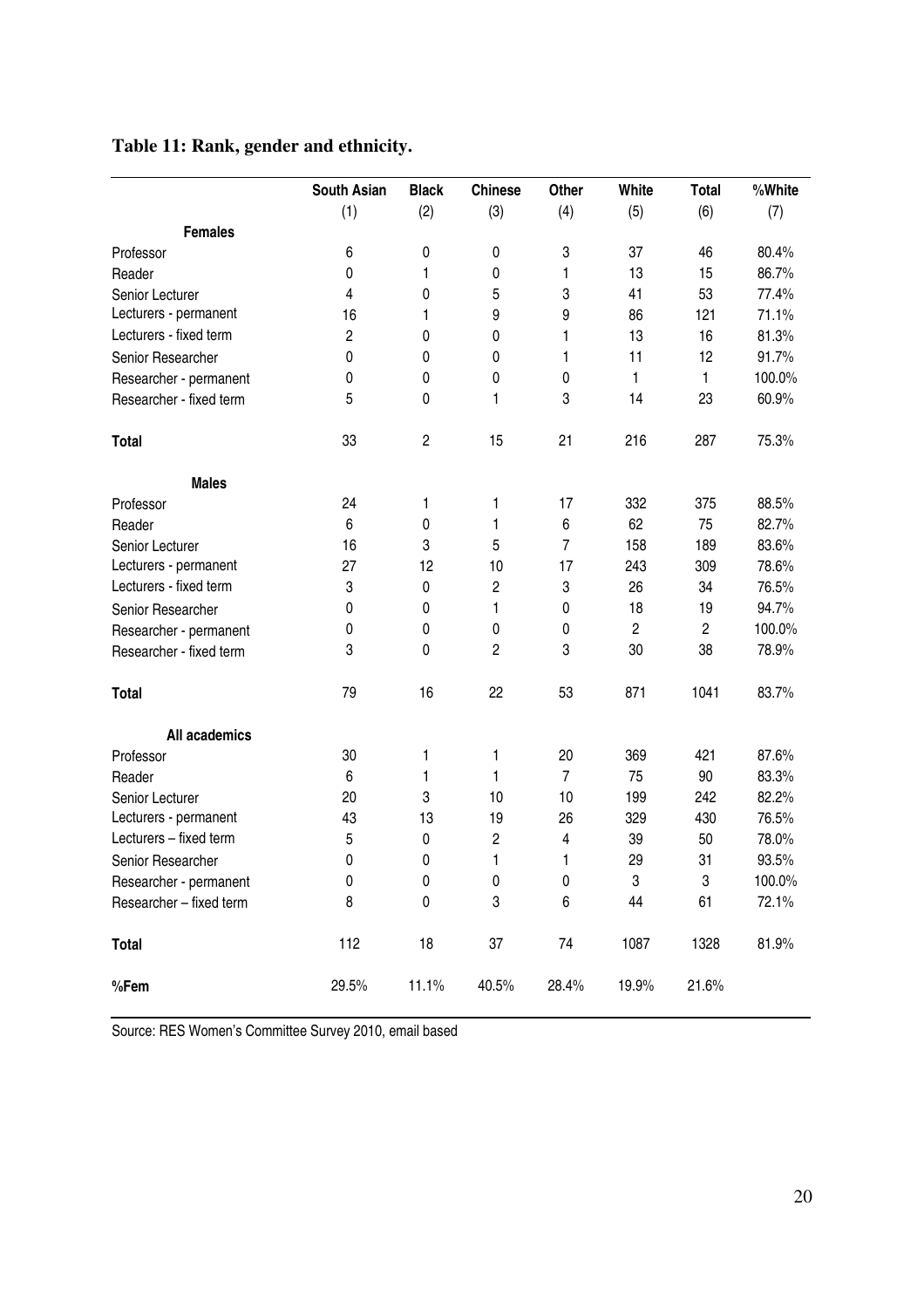The correlation between gender and ethnicity occurs predominantly via non-white women particularly at the Researcher and Lecturer (permanent) levels, whilst non-white males are more likely to hold fixed-term lectureships.

### **4. Overview of the findings for the web-based survey, 2010.**

For the 2008 and 2010 surveys, Gwen Postle and Karen Mumford surveyed all of the CHUDE departmental websites and coded, by gender, the staff listed on them. There is limited information that can be reliably collected from web pages. For example, full-time or part-time status, permanent or temporary employment contracts and/or ethnicity are generally not available. In most cases, departments were contacted with minor and/or specific queries only to do with job rank or gender. The aim was to generate the information from web pages rather than to mimic the emailed survey with a telephone survey and so queries were kept to a minimum. Table 12 provides the results from the  $2010$  web-based survey<sup>6</sup> compared to the 2010 emailed survey.

A striking difference in the results from the web-based surveys and the email surveys is the number of extra senior staff members listed on the web pages but not included in the email responses, this is especially true for Professors and Senior Researchers. Comparing the total staff by rank in the balanced samples (column 7 with column 3 of Table 12) reveals 648 Professors in the balanced web sample and only 428 in the email survey (more than a third extra in the web sample), and 183 Senior Researchers relative to 31 in the email survey (almost six times as many). There is also a greater concentration of males amongst these senior ranks on the web pages (comparing columns 4 and 8). It may be that these extra staff members are actually in Emeritus, Visiting or Honorary positions not considered to be "salaried members of academic and research staff" as required for inclusion in the email survey of departments. The preponderance of males amongst this group is also predictable if membership is associated with older cohorts of academic economists. Nevertheless, it suggests a greater presence of senior male economists in prestigious appointments in the departments.

 $\overline{a}$ 

<sup>&</sup>lt;sup>6</sup> Web based survey; data collected by Gwen Postle and Karen Mumford, analysed by Mumford. To match the web and email surveys, Associate Professors in the web survey were coded as Readers. The web pages were all surveyed in November 2010 to match the email survey collection period and to include new academic year information on the web pages.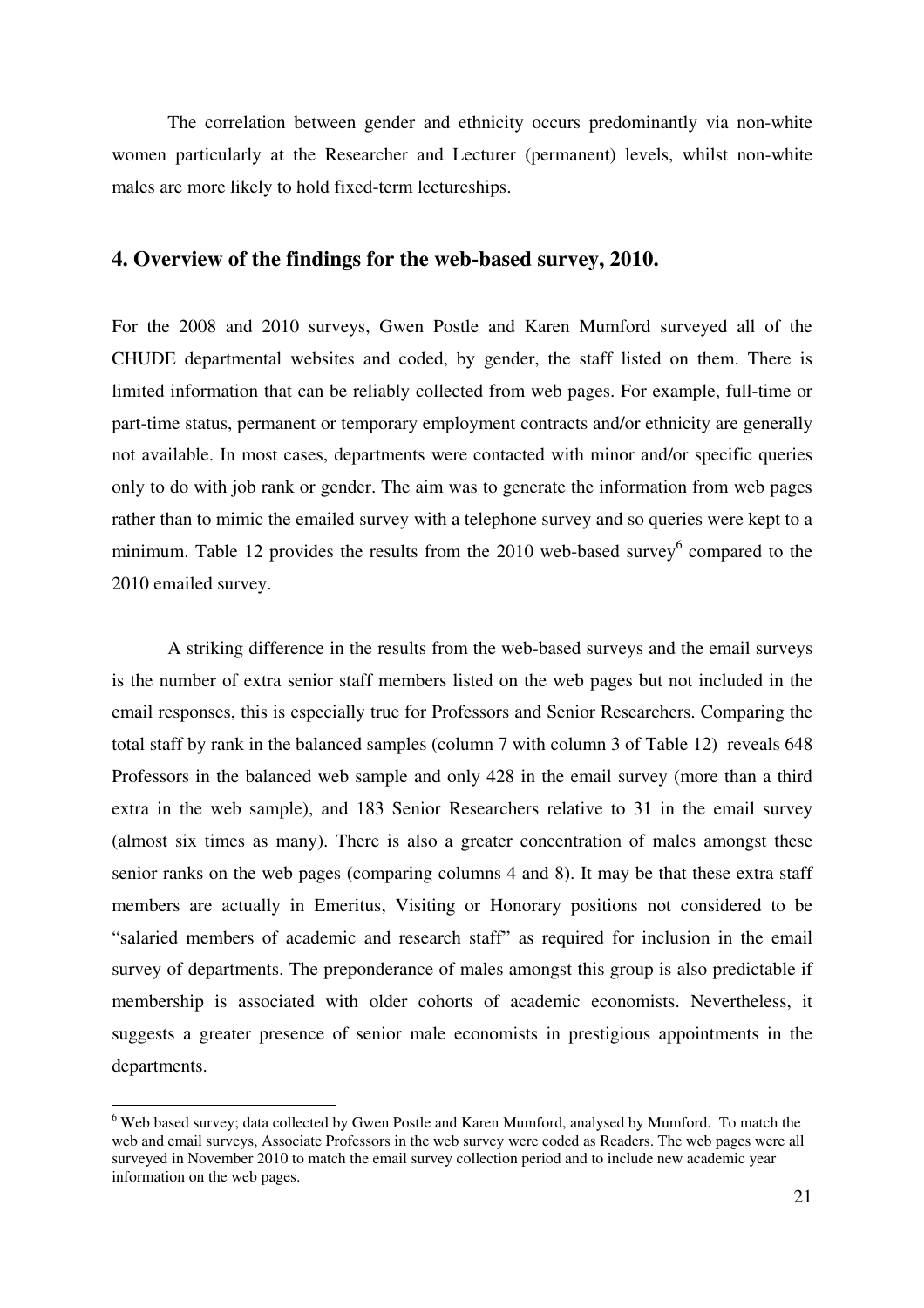| <b>Primary Employment Function</b> | 2010 email survey |      |              |         |        | 2010 email survey | 2010 web balanced sample to match the |         | 2010 full web survey |      |              |         |
|------------------------------------|-------------------|------|--------------|---------|--------|-------------------|---------------------------------------|---------|----------------------|------|--------------|---------|
|                                    | Female            | Male | <b>Total</b> | $%$ Fem | Female | Male              | Total                                 | $%$ Fem | Female               | Male | <b>Total</b> | $%$ Fem |
|                                    | (1)               | (2)  | (3)          | (4)     | (5)    | (6)               | (7)                                   | (8)     | (9)                  | (10) | (11)         | (12)    |
| <b>All Staff</b>                   |                   |      |              |         |        |                   |                                       |         |                      |      |              |         |
|                                    |                   |      |              |         |        |                   |                                       |         |                      |      |              |         |
| Professors                         | 48                | 380  | 428          | 11.2%   | 61     | 587               | 648                                   | 9.4%    | 90                   | 775  | 865          | 10.4%   |
| Readers                            | 17                | 75   | 92           | 18.5%   | 36     | 116               | 152                                   | 23.7%   | 49                   | 152  | 201          | 24.4%   |
| Senior Lecturers                   | 54                | 194  | 248          | 21.8%   | 57     | 257               | 314                                   | 18.2%   | 105                  | 361  | 466          | 22.5%   |
| Lecturers                          | 142               | 350  | 492          | 28.9%   | 166    | 427               | 593                                   | 28.0%   | 238                  | 573  | 811          | 29.3%   |
| Senior Researchers                 | 12                | 19   | 31           | 38.7%   | 64     | 119               | 183                                   | 35.0%   | 451                  | 643  | 1094         | 41.2%   |
| Researchers                        | 24                | 40   | 64           | 37.5%   | 29     | 45                | 74                                    | 39.2%   | 100                  | 119  | 219          | 45.7%   |
| Other                              |                   |      |              | ۰       | 135    | 312               | 447                                   | 30.2%   | 168                  | 384  | 552          | 30.4%   |
|                                    |                   |      |              |         |        |                   |                                       |         |                      |      |              |         |
|                                    |                   |      |              |         |        |                   |                                       |         |                      |      |              |         |
| <b>Total</b>                       | 297               | 1058 | 1355         | 21.9%   | 548    | 1863              | 2411                                  | 22.7%   | 1201                 | 3007 | 4208         | 28.5%   |
| <b>Number of Departments</b>       | 57                |      |              |         | 57     |                   |                                       |         | 107                  |      |              |         |
|                                    |                   |      |              |         |        |                   |                                       |         |                      |      |              |         |

**Table 12. Primary employment function: Academic staff in economics departments and research institutes (balanced and unbalanced samples from the 2010 email and web based surveys).**

Sources: RES Women's Committee Survey 2010, web based; RES Women's Committee Survey 2010, email based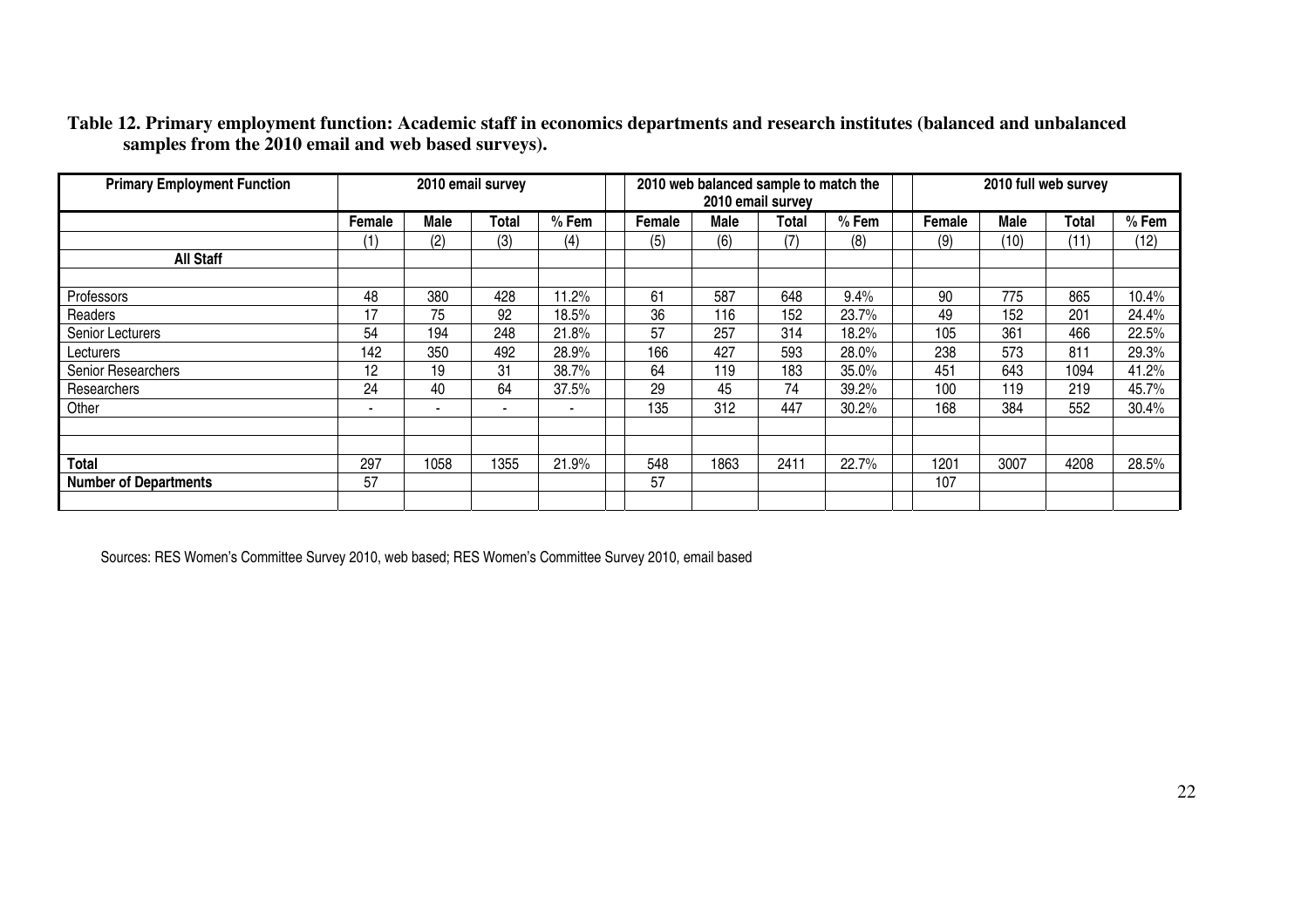The second major finding from comparing the 2010 data sources is that including information from the web pages of the non-responding departments into the totals (see columns 9 to 12) does not suggest that the departments choosing not to participate in the 2010 email survey were less likely to contain women (this is consistent with the 2006 findings of Georgiadis and Manning, 2007; page 3 and Mumford, 2009, page 20).

### **5. Changes over time.**

 $\overline{a}$ 

A fundamental role for the newly established Royal Economic Society Women's Committee<sup>7</sup> in 1996 was to monitor and, where necessary, collect data on the position of female economists in academic appointments in the UK. In response to a shortage of available data suitable to its needs, the Committee Chairs have carried out a series a questionnaires to all Heads of Departments listed as members of CHUDE since December 1996. As discussed in the Introduction, this report covers the eighth survey in a series started in 1996 and repeated bi-annually thereafter (Mumford 1997; Booth and Burton with Mumford, 2000; Burton with Joshi and Rowlatt, 2002; Burton and Joshi, 2004, Burton with Humphries, 2006; Azariadis and Manning, 2008; Mumford, 2009).

Constructing a genuinely balanced sample from 1996 to 2010 is not trivial, for example, some of the institutions present in 1996 have merged into new structures by 2010. Many of the research clusters present in the 1996 survey have also merged and/or disappeared (this is especially the case within institutions). Furthermore, many institutions present a single return which appears to include economists working in different research clusters within their institution. The web-based surveys also reveal that many of individuals who are associated with research centres are also often departmental members within institutions; this is especially true for more senior ranked economists. (For more discussion of the matching of the samples over time see Mumford, 2009). Nevertheless, a balanced sample attempt comparing 1996 and 2010 is provided (for full results see Table A2 in the Appendix). In particular, comparing the results from the first of the Women's Committee's surveys (a

 $<sup>7</sup>$ At its meeting in November 1996, the Council of the Royal Economic Society established a Women's</sup> Committee to promote the role of women in the UK economics profession. The founding membership of the Women's Committee was Denise Osborn (Chair), Tony Atkinson, Stephen Hall, David Hendry, Karen Mumford, Carol Propper, Maureen Pike and Amanda Rowlatt.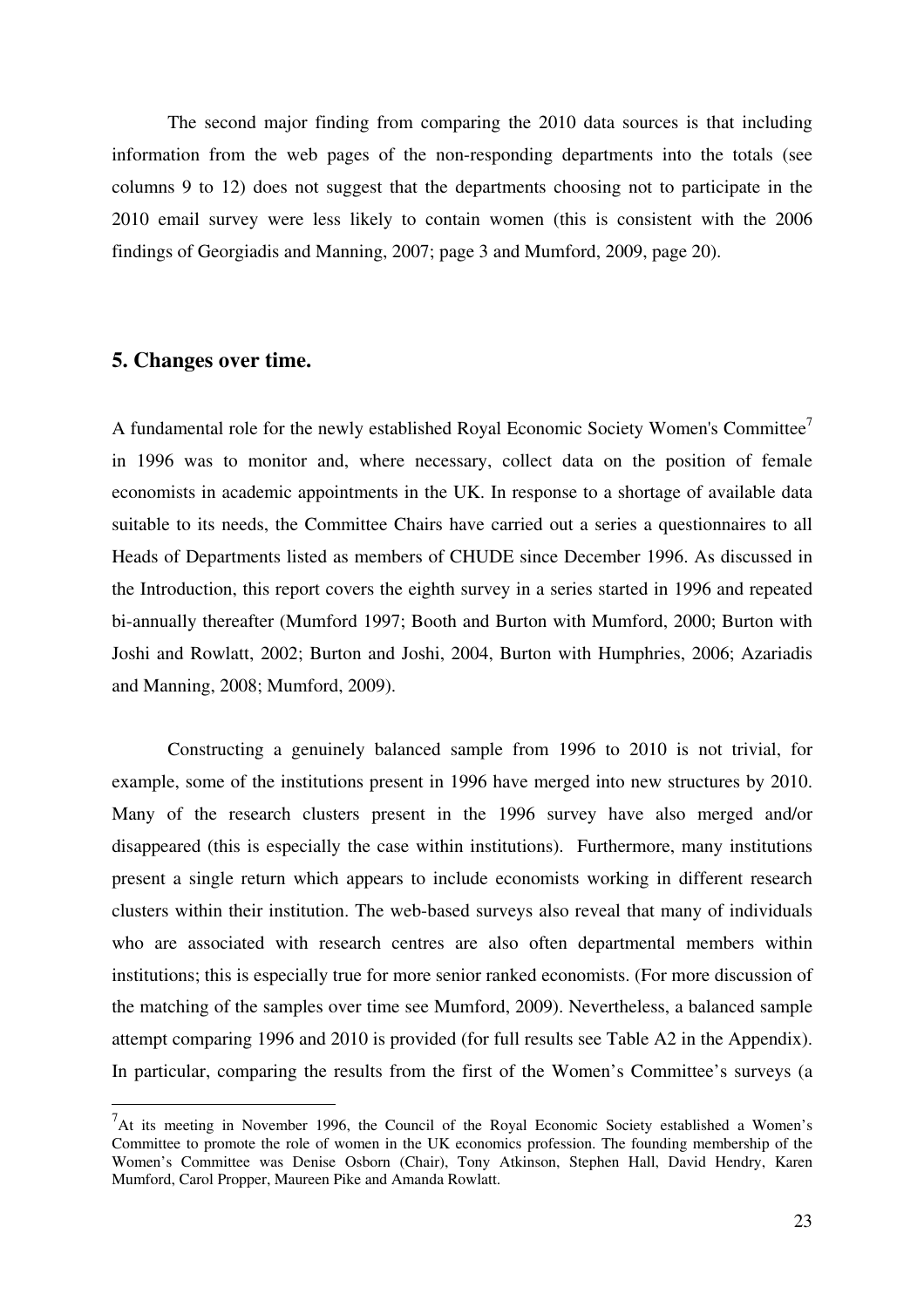postal survey for 1996) with a balanced survey of the web pages of all the CHUDE member departments for 2010 suggests that, in aggregate, the workforce has grown over time by 21.8% (see Table A2). The number of women has increased substantially whilst the number of males has increased at a lower rate: in 1996 women made up 17.5% of the workforce, by 2010 this has risen to 21.9%. The grade rank composition of the workforce has also changed over the 14 year period: the proportion of Professors has almost doubled (from 14.2% to 26.3%); the proportion of Readers and Senior Lecturers has increased by a little under 5 percentage points; whilst Lecturers are about 15 percentage points less prevalent. Strikingly, there are considerably less Researchers in 2010 relative to 1996. Women are considerably more likely to be in the standard academic grades in 2010 than they were in 1996. In 1996, 17.5% of academic economists were female: 16.8% of Lecturers, 9.6% of Senior Lecturers and Readers, and 4.2% of Professors. In the 2010 balanced sample, 23.2% of academic economists were female: 28.8% of Lecturers, 22.1% of Senior Lecturers and Readers, and 9.6% of Professors. Women have essentially doubled their relative representation across the grade ranks between 1996 and 2010.

Figure 7 plots the percentage of women amongst the total academic economics workforce (including research grades) and amongst the standard academic workforce for each of the RES Women's Committee surveys.<sup>8</sup> These are results from unbalanced samples, reflecting the fullest sample information from each of the surveys. An overall growth trend in the percentage of women in the workforce can clearly be seen in the figure (with or without the inclusion of the research grades), with some evidence of stabilizing between 2008 and 2010.

 $\overline{a}$ 

<sup>&</sup>lt;sup>8</sup> The samples changed quite dramatically in 2002 and 2006. In 2006 there were only 45 responding departments from the CHUDE membership list (in contrast to the 79 in 2004 and the 93 included in the web survey of 2008). In 2002 the survey was sent to many more groups beside just those departments listed as CHUDE members (to 192 institutions of which 55 were economics departments and a further 74 were business and management centres, Burton and Joshi, 2002; page 4).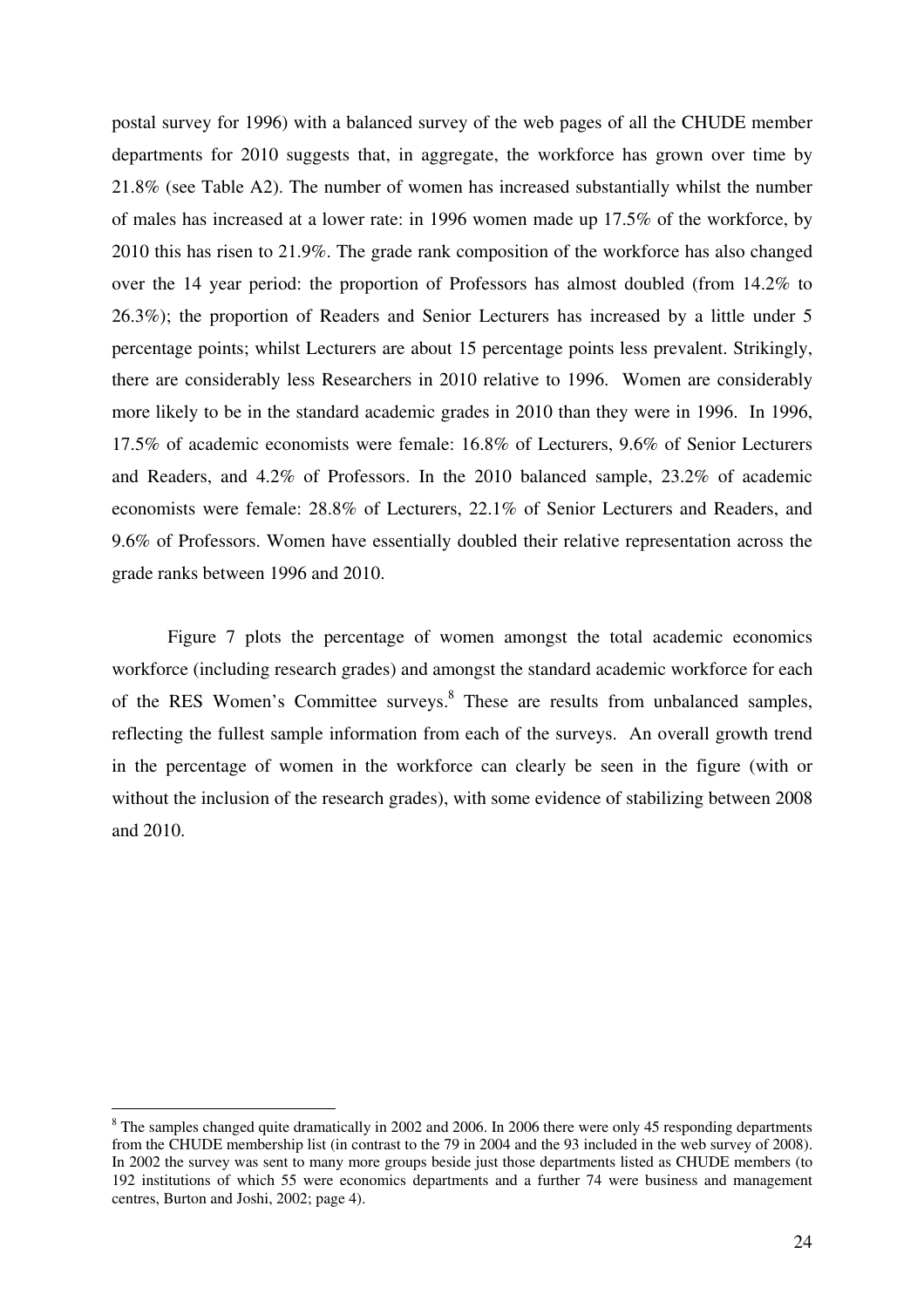

# **6. Conclusion**

Much of the conclusion has been presented in brief in the executive summary above. At the risk of being repetitive, the major findings generated from analysis of the survey data are that the great majority of economists working in academia in the UK have standard academic (teaching and research as opposed to research-only) jobs which are full-time and permanent. Using evidence from the 2010 email survey, women make up 20.7% of the academic economics workforce in the CHUDE departments: 28.9% of Lecturers, 21.8% of Senior Lecturers, 18.5% of Readers, and 11.2% of Professors.

Changes in the stock of individuals in any job rank due to inflows from new hires, job separations (resignations and retirements), and promotions (within departments) were addressed via balanced sample comparisons across the 2010 and 2008 surveys. The findings indicate that, in contrast to males, female Professors are promoted rather than hired and that job separations are rare for senior females.

Female academic economists are found to be more likely to be non-white than are males, 75.3% of the females are considered to be white whereas 83.7% of the males are. Women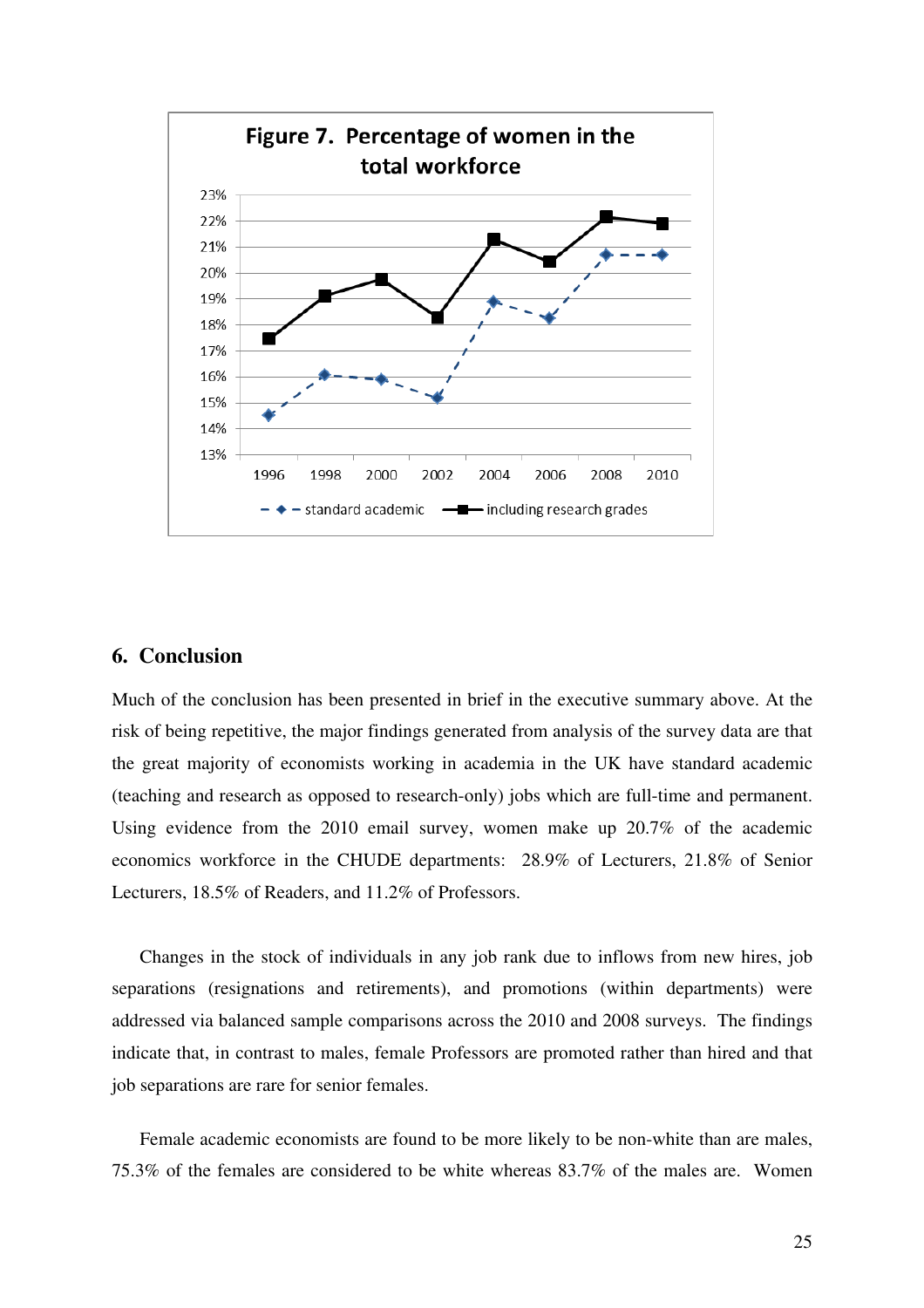make up 21.9% of the total workforce but they constitute 40.5% of the Chinese academic economists, 28.4% of other ethnic minorities, and 29.5% of the South East Asians. It is only amongst the black ethnic minority grouping that females occur in disproportionately low numbers. The correlation between gender and ethnicity occurs predominantly via non-white women being more prevalent at the Researcher and Lecturer (permanent) levels, whilst nonwhite males are more likely to hold fixed-term lectureships.

Comparing the results from the first of the Women's Committee's surveys (a postal survey for 1996) with a balanced survey of the web pages of all the CHUDE member departments for 2010 suggests that, in aggregate, the workforce has grown over time by 21.8%. The number of women has increased substantially whilst the number of males has increased at a lower rate: in 1996 women made up 17.5% of the workforce, by 2010 this has risen to 21.9%. The grade rank composition of the workforce has also changed over the 14 year period: the proportion of Professors has almost doubled (from 14.2% to 26.3%); the proportion of Readers and Senior Lecturers has increased by a little under 5 percentage points; whilst Lecturers are about 15 percentage points less prevalent. Strikingly, there are considerably less Researchers in 2010 relative to 1996.

In 1996 women made up approximately 15% of the Lecturers, 10% of the Readers/Senior Lecturers and 5% of the Professors; in 2010 women make up some 30% of the Lecturers, 20% of the Readers/Senior Lecturers and 10% of the Professors. Women have essentially doubled their relative representation across the grade ranks between 1996 and 2010.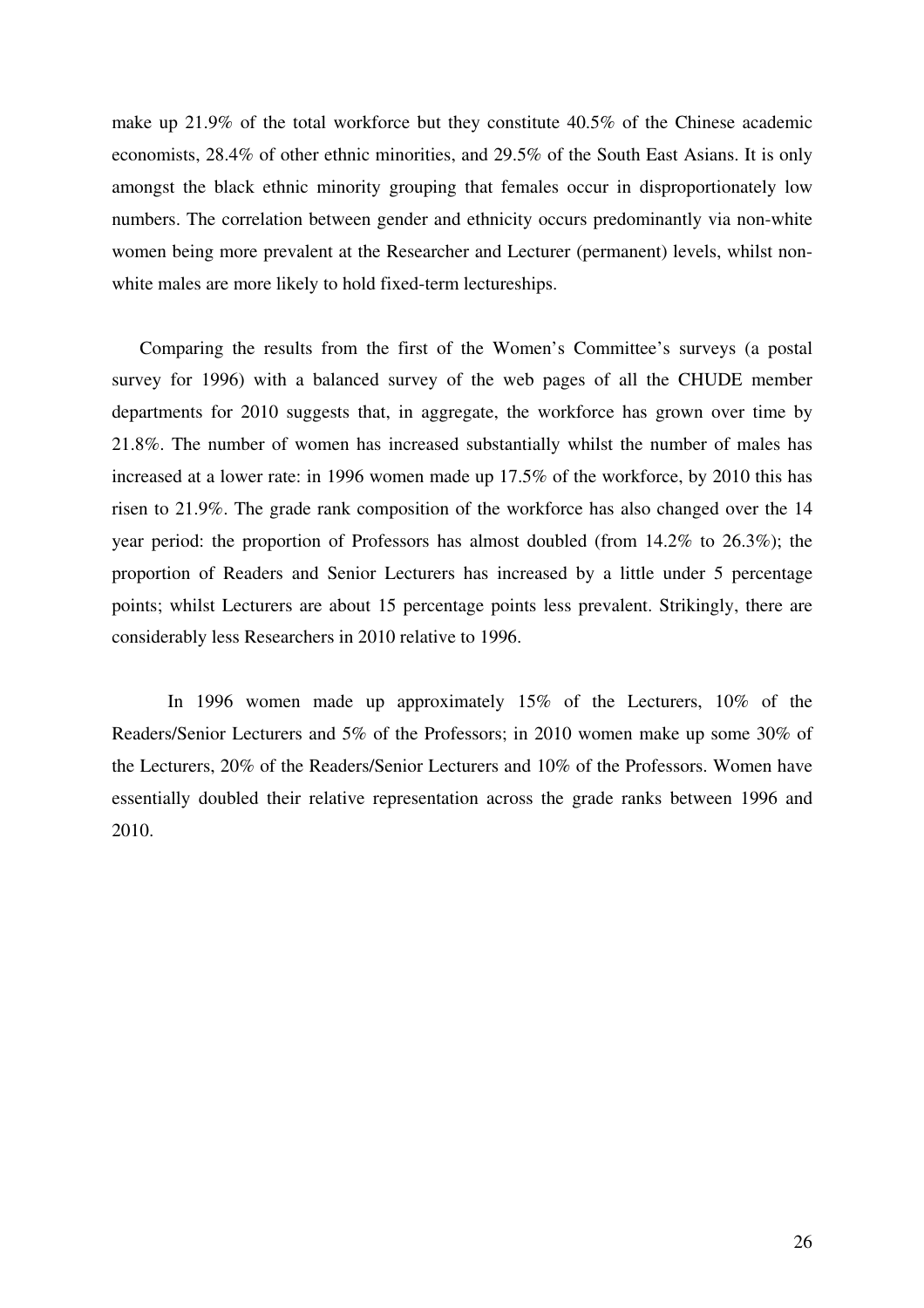# **References**

- Blackaby, David, and Jeff Frank, (2000). "Ethnic and other minority representation in UK academic economics", *The Economic Journal*, June 2000, F293-311.
- Booth, Alison L, and Jonathan Burton, with Karen Mumford, (2000). "The Position of Women in UK Academic Economics", in *The Economic Journal*, June 2000, F312- F333.
- Burton, Jonathan and Heather Joshi, (2004). "Royal Economic Society Survey on the Gender and Ethnic Balance of Academic Economics 2002", RES report.
- Burton, Jonathan with Jane Humphries, (2006). "Royal Economic Society Survey on the Gender and Ethnic Balance of Academic Economics 2004", RES report.
- Burton, Jonathan, with Amanda Rowlatt and Heather Joshi, (2002). "Royal Economic Society Survey on the Gender and Ethnic balance of academic economics 2000", ISER Working Paper, 2002-4.
- Georgiadis, Andreas and Alan Manning. (2006). "Royal Economic Society Survey on the Gender and Ethnic Balance of Academic Economics 2006", RES report.
- Mumford, Karen, (1997). "The Gender Balance of Academic Economists in the UK", report to the Royal Economic Society Women's Committee, June 1997.
- Mumford, Karen. (2009). "Royal Economic Society Survey on the Gender and Ethnic Balance of Academic Economics 2008", RES report.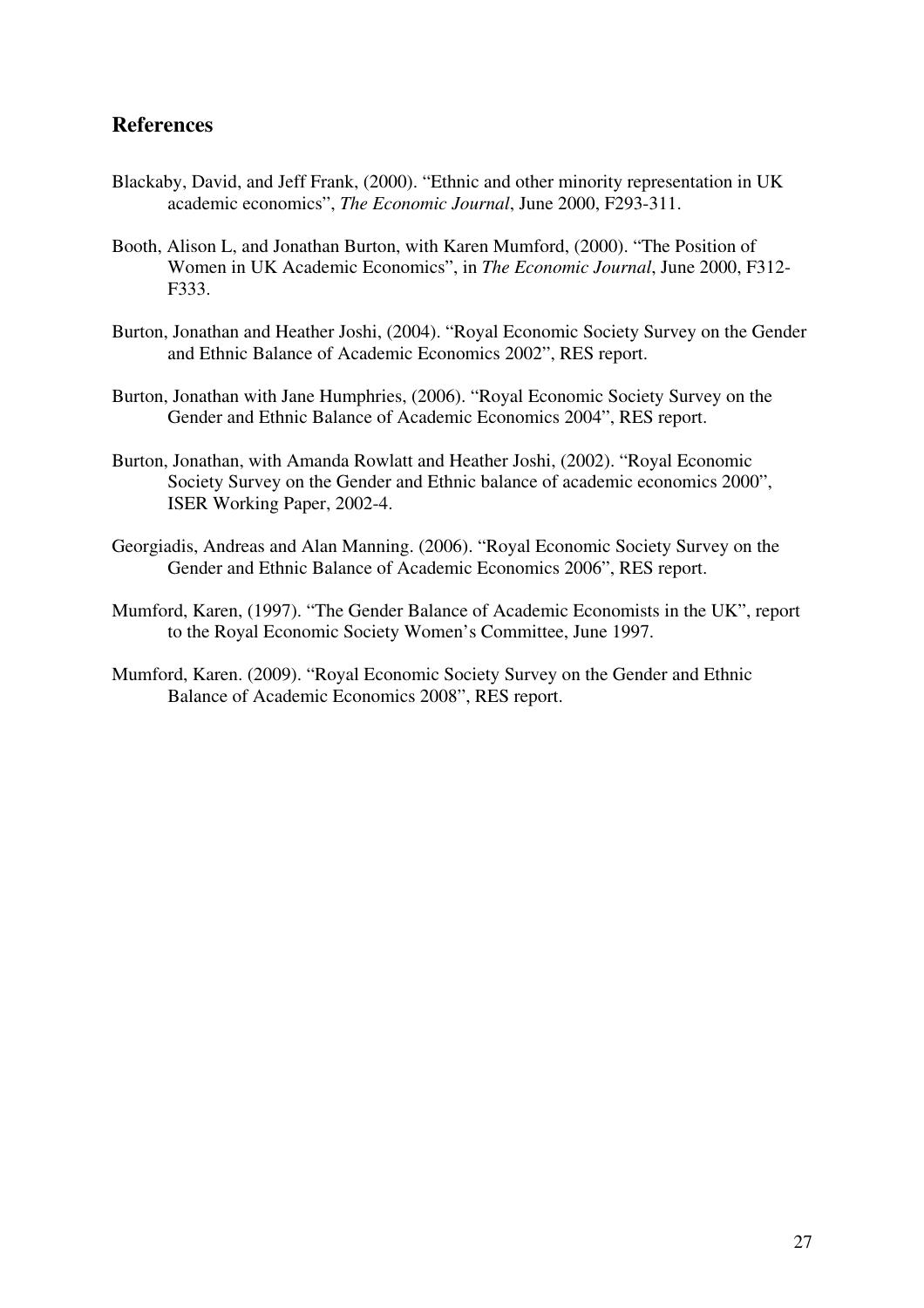# **7. Appendix**

| Table A1. Primary employment function: All academic staff in economics |  |
|------------------------------------------------------------------------|--|
| departments and research institutes (responding sample, 2010).         |  |

|                                    | 2008 full email based survey |                 |                 |         |  |  |  |  |
|------------------------------------|------------------------------|-----------------|-----------------|---------|--|--|--|--|
| <b>Primary Employment Function</b> | Female                       | Male            | <b>Total</b>    | $%$ Fem |  |  |  |  |
|                                    |                              |                 |                 |         |  |  |  |  |
|                                    |                              |                 |                 |         |  |  |  |  |
| All Staff: full time               |                              |                 |                 |         |  |  |  |  |
| Professors - permanent             | 42                           | 339             | 381             | 11.0%   |  |  |  |  |
| Professors - fixed term            | 0                            | 5               | 5               | 0.0%    |  |  |  |  |
| Readers - permanent                | $\overline{17}$              | $\overline{74}$ | 91              | 18.7%   |  |  |  |  |
| Readers - fixed term               | $\overline{0}$               | $\overline{0}$  | $\overline{0}$  |         |  |  |  |  |
| Senior Lecturers - permanent       | $\overline{52}$              | 182             | 234             | 22.2%   |  |  |  |  |
| Senior Lecturers - fixed term      | $\overline{0}$               | $\overline{0}$  | $\mathbf 0$     |         |  |  |  |  |
| Lecturers - permanent              | 115                          | 302             | 417             | 27.6%   |  |  |  |  |
| Lecturers - fixed term             | 15                           | 23              | 38              | 39.5%   |  |  |  |  |
| Senior Researchers - permanent     | 3                            | 4               | 7               | 42.9%   |  |  |  |  |
| Senior Researchers - fixed term    | 8                            | $\overline{9}$  | 17              | 47.1%   |  |  |  |  |
| Researchers - permanent            | $\mathbf{1}$                 | $\overline{2}$  | 3               | 33.3%   |  |  |  |  |
| Researchers - fixed term           | 18                           | 36              | $\overline{54}$ | 33.3%   |  |  |  |  |
|                                    |                              |                 |                 |         |  |  |  |  |
| <b>Totals</b>                      | 271                          | 976             | 1247            | 21.7%   |  |  |  |  |
|                                    |                              |                 |                 |         |  |  |  |  |
|                                    |                              |                 |                 |         |  |  |  |  |
| All Staff: part time               |                              |                 |                 |         |  |  |  |  |
| Professors - permanent             | 5                            | 30              | 35              | 14.3%   |  |  |  |  |
| Professors - fixed term            | 1                            | 6               | 7               | 14.3%   |  |  |  |  |
| Readers - permanent                | $\mathbf 0$                  | 0               | 0               |         |  |  |  |  |
| Readers - fixed term               | $\mathbf 0$                  | 1               | 1               | 0.0%    |  |  |  |  |
| Senior Lecturers - permanent       | $\overline{c}$               | 10              | 12              | 16.7%   |  |  |  |  |
| Senior Lecturers - fixed term      | $\mathbf 0$                  | 2               | $\overline{2}$  | 0.0%    |  |  |  |  |
| Lecturers - permanent              | 11                           | 14              | 25              | 44.0%   |  |  |  |  |
| Lecturers - fixed term             | 1                            | 11              | 12              | 8.3%    |  |  |  |  |
| Senior Researchers - permanent     | 1                            | $\overline{c}$  | 3               | 33.3%   |  |  |  |  |
| Senior Researchers - fixed term    | $\overline{0}$               | $\overline{4}$  | $\overline{4}$  | 0.0%    |  |  |  |  |
| Researchers - permanent            | $\overline{0}$               | $\mathbf 0$     | $\overline{0}$  |         |  |  |  |  |
| Researchers - fixed term           | 5                            | $\overline{2}$  | $\overline{7}$  | 71.4%   |  |  |  |  |
|                                    |                              |                 |                 |         |  |  |  |  |
| <b>Totals</b>                      | 26                           | 82              | 108             | 24.1%   |  |  |  |  |
|                                    |                              |                 |                 |         |  |  |  |  |
| <b>Grand Total</b>                 | 297                          | 1058            | 1355            | 21.9%   |  |  |  |  |
|                                    |                              |                 |                 |         |  |  |  |  |